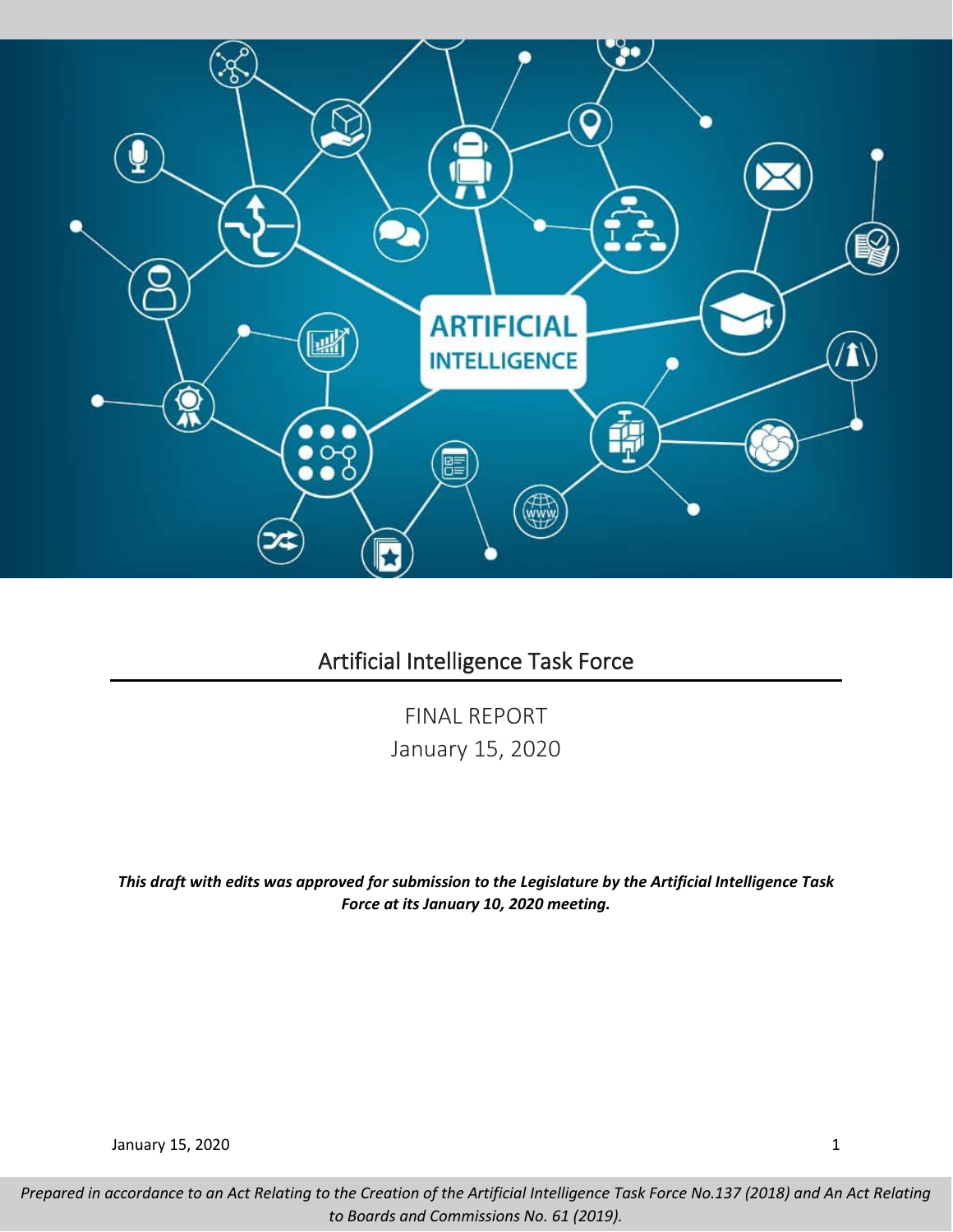# TABLE OF CONTENTS

# TRANSMITTAL LETTER

# EXECUTIVE SUMMARY

## INTRODUCTION

# PART 1: ARTIFICIAL INTELLIGENCE IN VERMONT

## PART 2: THE BENEFITS AND RISKS OF ARTIFICIAL INTELLIGENCE

- A. Potential Benefits
- B. Potential Risks of Growing Artificial Intelligence and Technologies
- C. Future of Work

## PART 3: RECOMMENDATIONS

- 1. Recommendation on Regulation
- 2. A Permanent Artificial Intelligence Commission
- 3. The Adoption of a Code of Ethics
- 4. Business and Economic Growth Incentives
- 5. Increased Education and Outreach Programs
- 6. Retraining and Reskilling Worker

# PART 4: CONCLUSION

### APPENDIX

- A. Statutory Charge
- B. Task Force Membership
- C. Full Task Force Meeting Agendas and Summaries
- D. Public Hearing Attendance Lists & Summaries; Written Comment;
	- Testimony of Professor Stephanie Seguino
- E. Artificial Intelligence Investigations by State and Local Government; Federal Policy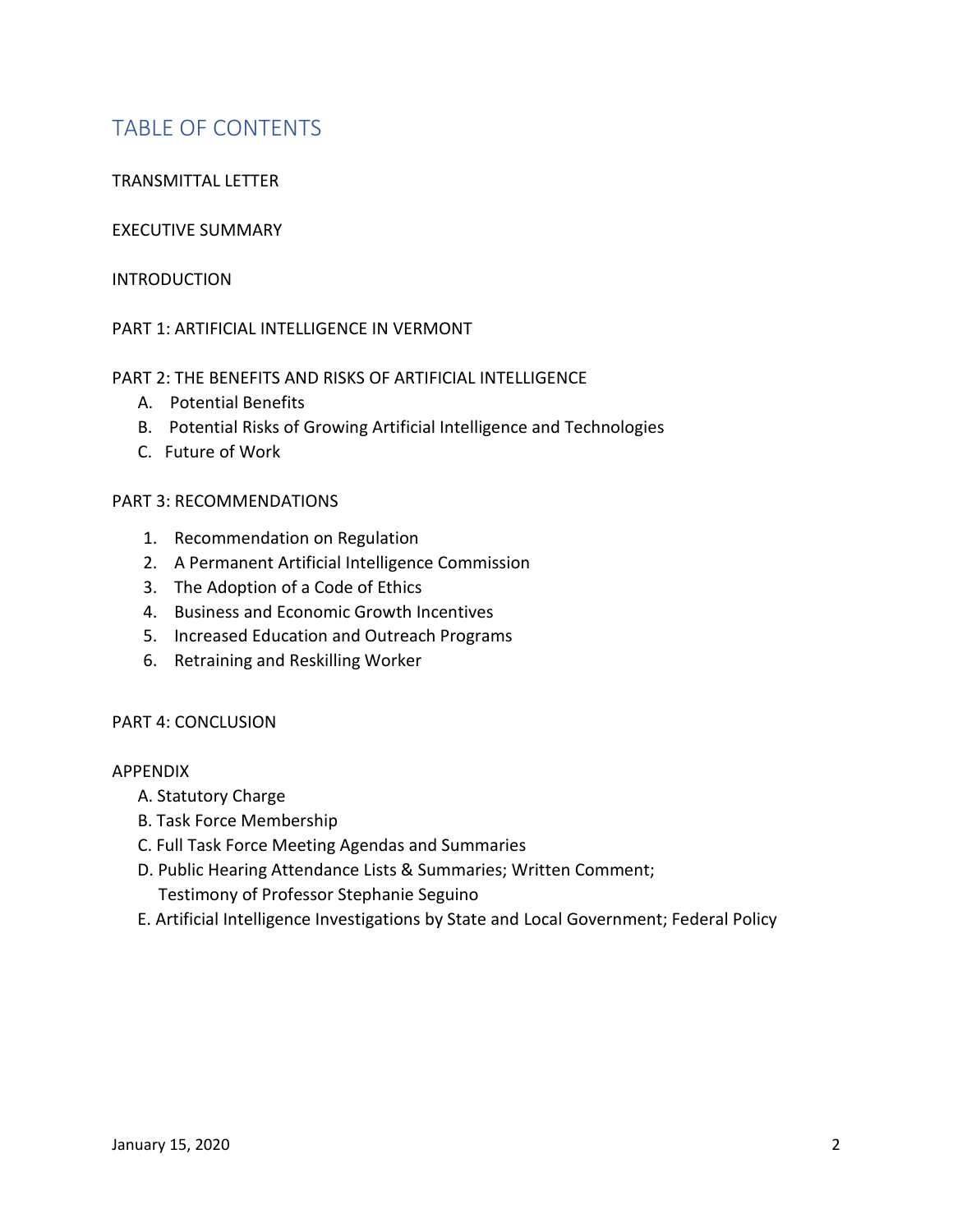# TRANSMITTAL LETTER

To the General Assembly, Senate Committee on Government Operations and the House Committee on Energy and Technology:

This final report is a presentation of the Artificial Intelligence Task Force ("A.I. Task Force" or "the Task Force") and was prepared in accordance with the Act Relating to the Creation of the Artificial Intelligence Task Force, No. 137 (2018) and An Act Relating to Boards and Commissions, No. 61 (2019).

The Task Force gathered information and research from various expert witnesses and members serving on the Task Force, as well as through a series of regionally-held public forums. The Task Force held 5 open and public meetings at various locations around the state – Burlington, Lyndon (Northern Vermont University), Norwich (Montshire Museum), Manchester and Essex Jct. (Tech Jam Conference) between July 2019 and December 2019 to enable members of the public to express their views on the topics and issues which the Task Force was mandated to report on. In addition, the full Task Force held fifteen meetings that were warned to the public.

The Task Force was mandated to report to the General Assembly on specific questions set forth in Act No. 137. The Task Force would like to emphasize that Artificial Intelligence (A.I.) is a massive subject matter with far more breadth and depth than a group of informed volunteer citizens can fully understand, or develop policy recommendations on, in a short period of time. Thus, the Task Force's foremost recommendation is that this report should not be the end of the State's consideration of and response to A.I. technology. The report recommends the establishment of a permanent A.I. Commission to continue where the Task Force ends, and to adopt a Code of Ethics for responsible development and use of A.I. in Vermont to provide a framework for future policy development in the area.

A.I. offers the opportunity for significant improvements in the operation and effectiveness of public institutions, and significant new economic opportunity and improvement of the operation and productivity of existing businesses. However, to achieve these benefits the State must confront the changing nature of work created by this technology, and the need for new education and workforce development programs to create an educated workforce ready to assume the jobs in this new economy. Like the internet, A.I. will bring great change in the everyday life of Vermont citizens, all who bear the responsibility to make that change as rewarding as possible.

The Task Force thanks the Vermont Agency of Commerce and Community Development and its Secretary for providing excellent administrative and drafting support throughout the meeting and deliberation process.

We thank the Vermont Legislature, and those who appointed the Task Force, for giving the opportunity to learn about this fascinating subject and to struggle with recommendations on how to create public policy that will harness its power for the greater good of Vermonters.

Sincerely,

Bream M. Busland

**Brian Breslend, Chair** *On behalf of the Vermont Artificial Intelligence Task Force Members*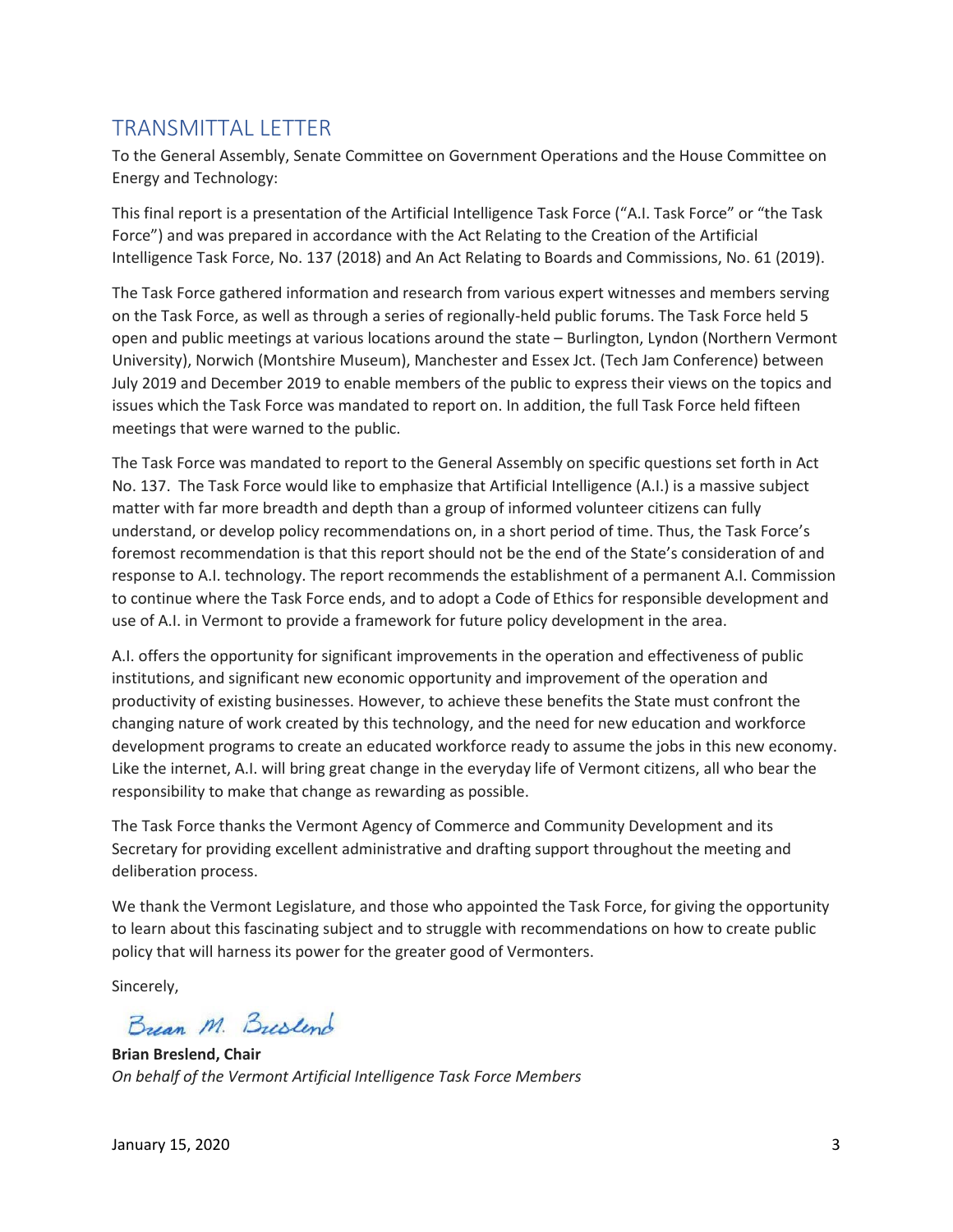# EXECUTIVE SUMMARY

The Vermont Artificial Intelligence Task Force *("The Task Force" or "A.I. Task Force")*, established by Act 137 of 2018 and Act 61 of 2019, met from September 2018 through January 2020 to investigate the field of artificial intelligence (A.I.) and make recommendations for State action and policies with respect to this new technology. The Task Force found that this technology presents tremendous opportunities for economic growth and improved quality of life, but also presents substantial risks of loss of some jobs and invasions of privacy and other impacts to civil liberties. The Task Force further found that there are steps that the State can take to maximize the opportunities and reduce the risk, but action must be taken now.

This report makes a series of recommendations for the State and Legislature to consider that will guide responsible growth of artificial intelligence development and use, specifically:

- The establishment of a permanent commission on artificial intelligence to support its development and propose policy initiatives to make that development responsible;
- The adoption of an artificial intelligence code of ethics to set standards for responsible artificial intelligence;
- The creation of incentives for the further development of the artificial intelligence industry in the state;
- The support for the responsible use of artificial intelligence by agencies of state and local government.
- Enhancements in education and workforce development programs targeted to artificial intelligence, with the recommended involvement of Vermont's higher education community, in order to bring about a workforce trained in the development and use of artificial intelligence; and
- Greater education of the public on the power and opportunity of artificial intelligence and the risks created by it so Vermont has an informed citizenry on these issues;

The Task Force does not recommend the promulgation of new, specific State regulations of artificial intelligence at this time, however, the majority acknowledged that applications of A.I. are currently being regulated and that additional regulation will be needed in the future. Instead, the Task Force recommends the establishment of a Code of Ethics and a new/permanent oversight commission that can monitor the development of artificial intelligence in the state and propose specific regulations in the future if indicated.

# *\*Please see Recommendations Section of this report for full recommendations.\**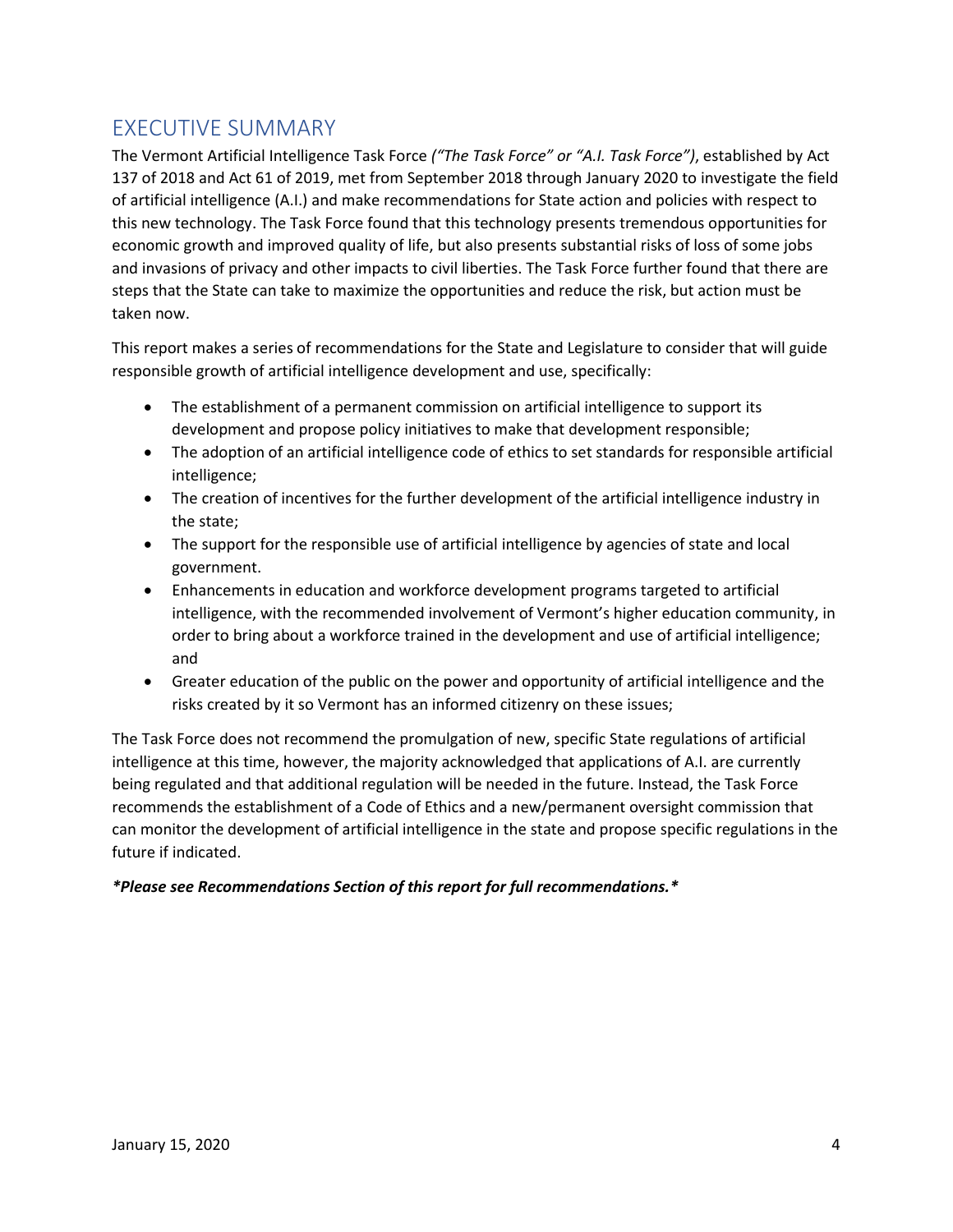# INTRODUCTION

Vermont is the first state to launch a formal investigation into the opportunities and challenges of artificial intelligence development and use.<sup>[1](#page-4-0)</sup> However, despite its first-in-the-nation status, it is late to the process. The creation and use of artificial intelligence have grown rapidly in the state to the point where it already has an impact on the lives of all Vermonters. Experts in this field predict that artificial intelligence will be the engine of tremendous growth, but other experts predict its economic rewards will be unequal and it will undermine privacy and democracy.

The Vermont Artificial Intelligence Task Force was tasked with answering questions posed by the Vermont Legislature on what one small state can do to maximize the rewards of artificial intelligence and minimize the negative consequences of the deployment of this technology. The Task Force went through a process of learning about artificial intelligence, its creation and use in Vermont, and spent considerable time listening to the views of the public on how the state should respond to this technology. This report reflects the findings and conclusions of the Task Force.

We are at a time of great technological change, part of which is created by employment of artificial intelligence. While the term "artificial intelligence" has been in regular use since the mid 1950's; the first A.I. algorithm was created and used successfully to master the game of checkers. It was in this instance that a computer was programmed to react, predict future moves, and make decisions based on its opponents' decisions – mirroring human intelligence and thinking to win the game. Since then, the term has been loosely applied to many techniques ranging from classical optimization techniques and control theory to much newer techniques that learn and evolve on their own. A.I. is also often confused and conflated with more classical forms of automation (e.g. airplane autopilots) and robotics.

The Task Force reviewed and considered many definitions of artificial intelligence from numerous sources. Ultimately, the Task Force determined there was no one perfect definition, but what was important is that a common definition be used. Thus, the Task Force adapted the European Union Glossary definition<sup>[2](#page-4-1)</sup> of "artificial intelligence" in the following way:

For purposes of this report, artificial intelligence is:

*Artificial intelligence (A.I.) systems are systems (usually software) capable of perceiving an environment through data acquisition and then processing and interpreting the derived information to take action(s) or imitate intelligent behavior given a specified goal. AI systems can also learn/adapt their behavior by analyzing how the environment is affected by prior actions.* 

*"As a scientific discipline, AI includes several approaches and techniques, such as machine learning (of which deep learning and reinforcement learning are specific examples), machine reasoning (which includes planning, scheduling, knowledge representation and reasoning, search, and optimization), and robotics (which includes control, perception, sensors and actuators, as well as the integration of all other techniques into cyber-physical systems)." [3](#page-4-2)*

<span id="page-4-0"></span><sup>&</sup>lt;sup>1</sup> Activities in other states and in New York City are described in Appendix E.

<span id="page-4-1"></span><sup>2</sup> https://ec.europa.eu/transparency/regexpert/index.cfm?do=groupDetail.groupMeetingDoc&docid=30466

<span id="page-4-2"></span><sup>3</sup> https://ec.europa.eu/transparency/regexpert/index.cfm?do=groupDetail.groupMeetingDoc&docid=30466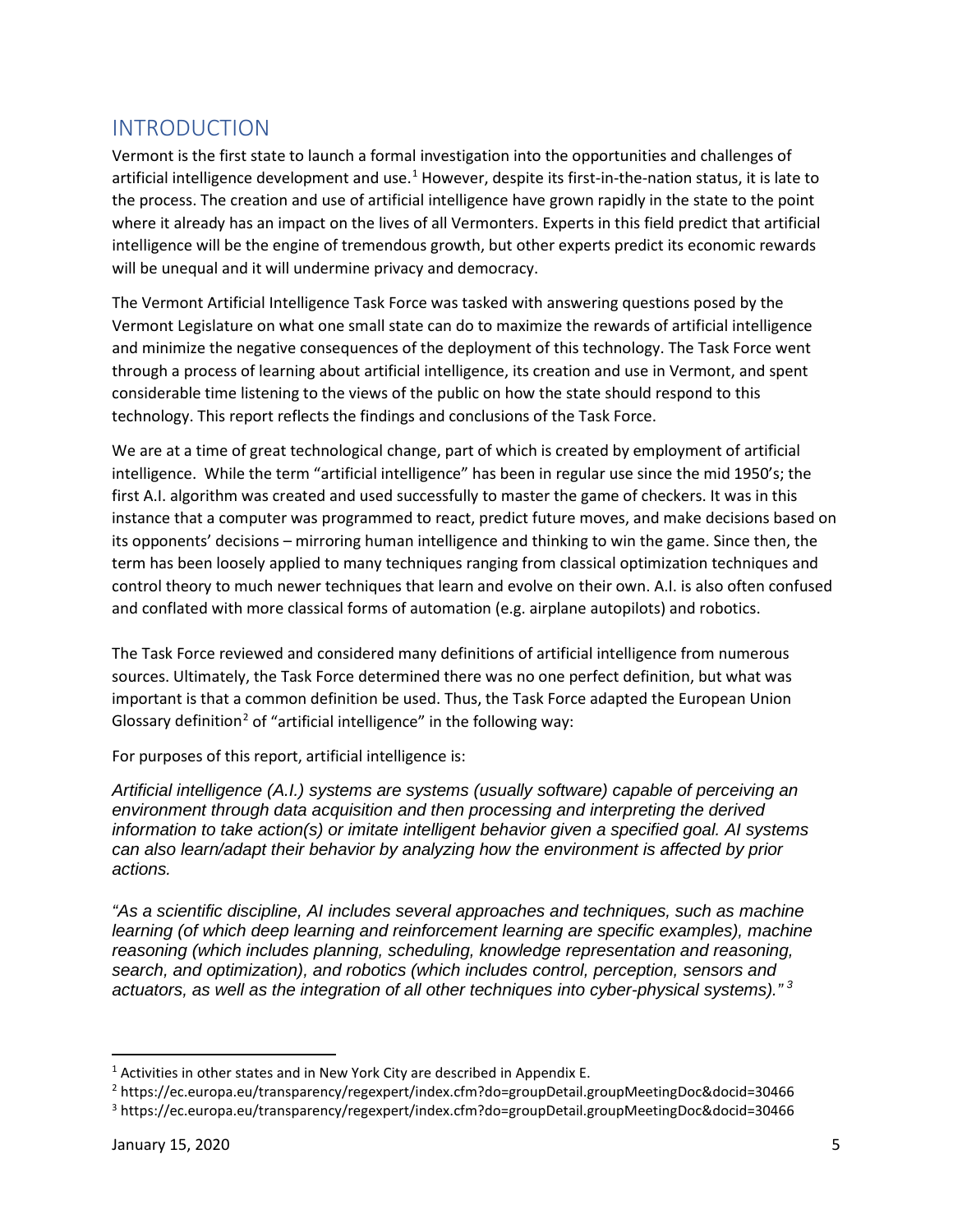While the Legislature asked specific questions about A.I. development and the policies the state could adopt with respect to A.I., there was one large underlying question that was not explicitly raised – whether state-level policy can have any effect on the development and use path of a powerful new technology. While local understanding of forces impacting society is desirable, it is another issue whether local action can control those forces in international and national economies.

Over its time in existence, the Task Force came to conclude that there is in fact a role for local and state action, especially where national and international action is not occurring. Large scale technological change makes states rivals for the economic rewards, where inaction leaves states behind. States can become leaders in crafting appropriate responses to technological change that eventually produces policy and action around the country.

The following report presents a series of recommendations for policies and actions consistent with the limited role of Vermont to direct the path of artificial intelligence development and use in the state. Task Force concludes that Vermont *can make* a difference, *can* maximize the benefits of A.I., and minimize, or adapt to, the adverse consequences.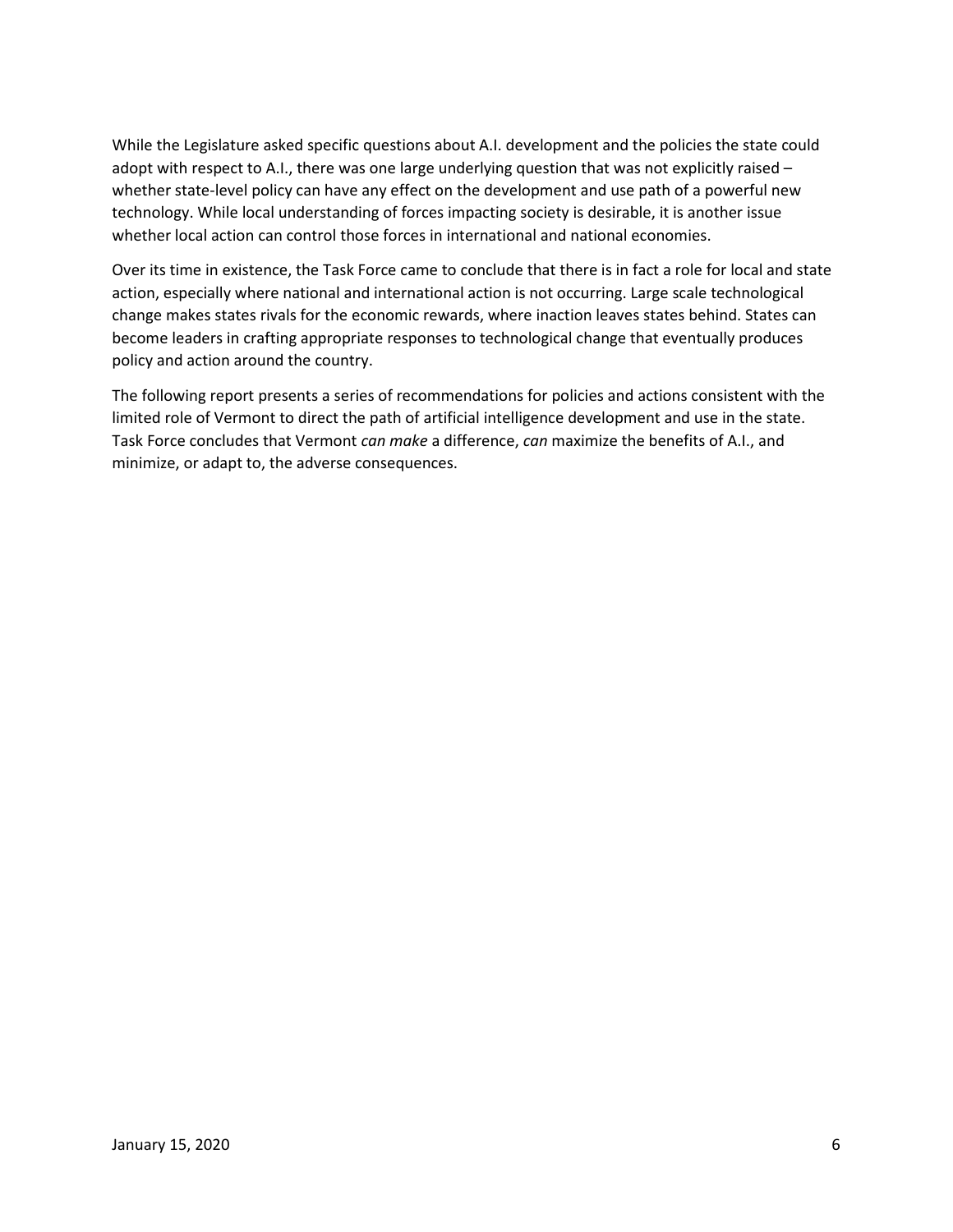# PART 1: ARTIFICIAL INTELLIGENCE IN VERMONT

With the recent creation of voice assistance applications, such as *Alexa*, *Siri* and *Google Assistant*, recommendation engines in online search and shopping and face recognition in social media, artificial intelligence applications have become ubiquitous in Vermont as well as in the rest of the country. In a very short time, artificial intelligence has affected the lives of all Vermonters, and those effects will grow dramatically in the future.

On a global scale, recent reports have concluded that deployment and use of artificial intelligence worldwide will create a three to sixteen percent increase in gross global product, yielding as much as \$13T dollars to the world economy by 2030,<sup>[4](#page-6-0)</sup> an increase at least double the increase brought about by the internet.

No technological advancement of this scale comes without risks and challenges. There will be dramatic effects on the nature and value of work, making many of today's occupations obsolete and creating new ones. Technological change can also contribute to the growth of inequality, and A.I. applications working with mass data about individuals and their activities and movements threatens their privacy.

During its first meetings and five public hearings, the Task Force looked at how artificial intelligence is impacting all major sectors of the Vermont economy: agriculture and natural resources, transportation and manufacturing, healthcare, law enforcement, government and services. For each, it found that there are artificial intelligence applications available that will improve productivity and the quality of results and products. For example, dairy farm management artificial intelligence applications automate all aspects of farming activity to improve the quality and quantity of milk production, while reducing the costs of production, particularly labor costs. In health care, artificial intelligence applications already examine patient x-ray and skin images to advise health professionals on whether particular areas warrant closer examination for the presence of cancer. These applications are being developed and sold nationally and are being purchased and deployed in Vermont – more so as funds become available for purchase, and the benefits of the applications become known.

During its input processes, the Task Force identified companies and individuals that are developing and/or using artificial intelligence applications in Vermont.<sup>[5](#page-6-1)</sup> Based particularly on those companies who appeared at the five public hearings, the persons and companies engaged in artificial intelligence development locally are small businesses producing single applications. Up to this point, artificial intelligence application development has not been a substantial part of the Vermont economy. Users are more diverse ranging from large institutions like the University of Vermont Medical Center for screening for skin cancer to local towns like the Town of Manchester that live streams the video of high school and college soccer and lacrosse games from its Applejack Stadium using an A.I. system deploying an autonomous multi-camera system in a single fixed rig from which algorithms track the flow of play, identify highlights, create replays and insert ads without human intervention. <sup>[6](#page-6-2)</sup>

<span id="page-6-0"></span><sup>4</sup> [https://www.mckinsey.com/featured-insights/artificial-intelligence/notes-from-the-ai-frontier-modeling-the](https://www.mckinsey.com/featured-insights/artificial-intelligence/notes-from-the-ai-frontier-modeling-the-impact-of-ai-on-the-world-economy)[impact-of-ai-on-the-world-economy](https://www.mckinsey.com/featured-insights/artificial-intelligence/notes-from-the-ai-frontier-modeling-the-impact-of-ai-on-the-world-economy)

<span id="page-6-1"></span><sup>5</sup> <https://vtdigger.org/2019/11/10/as-artificial-intelligence-grows-in-vermont-task-force-mulls-state-policies/>

<span id="page-6-2"></span><sup>6</sup> <http://applejackstadium.com/live/>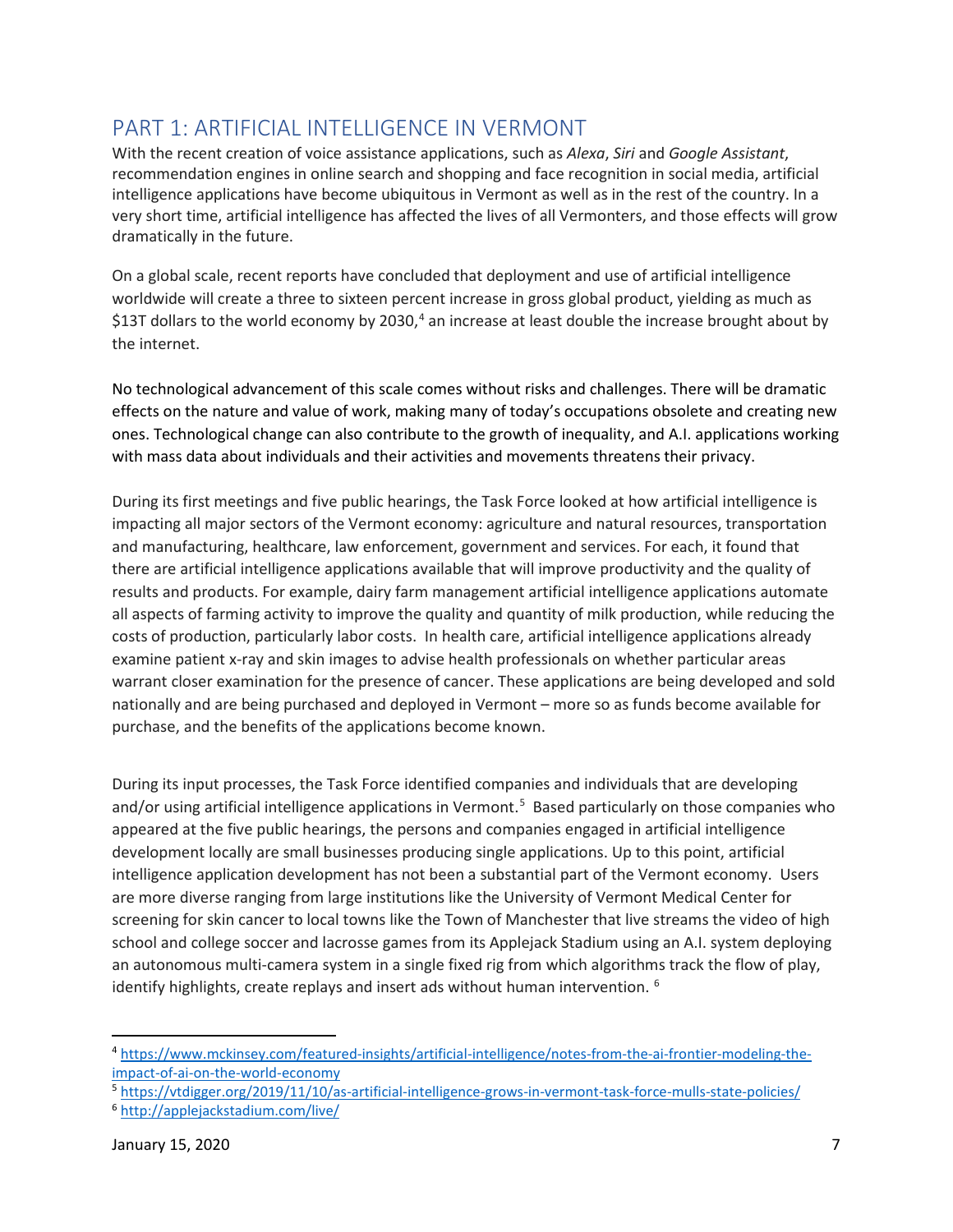Acts of 2018, No. 137, § 1(a)(2) requires the Task Force to make recommendations on the use of artificial intelligence in state government. There are examples of where state and local governments have used artificial intelligence applications<sup>[7](#page-7-0)</sup>, but in general the Task Force has not identified many of these applications. To date, state and local governments have generally not implemented A.I. applications that have potential to threaten the privacy interests of individuals, or that will raise issues of racial or gender bias. As an example, there has been little use of artificial intelligence applications by law enforcement in Vermont, despite international trends in the use of such technologies. It was not possible in the limited time available for the Task Force to determine whether there are specific artificial intelligence applications that State Agencies should be using in their work and to fulfill their missions. Given the substantial benefits that are likely to be achieved by artificial intelligence, there are potential applications that exist that could increase and improve operational efficiency of State agencies. Identification of these opportunities is another important responsibility for the recommended permanent commission.

Section 1(d)(2) of Act of 2018, No. 137 contains a similar mandate to examine whether and how artificial intelligence should be used in State government and to provide an analysis of the fiscal impact of artificial intelligence to the State. The Task Force requested input from the Legislature's Joint Fiscal Office (JFO) on the expected fiscal impact. The JFO responded that it is too early in the development and adoption of artificial intelligence to provide an estimate of the fiscal impact. While the Task Force is mindful of adding to speculation, available studies indicate that artificial intelligence is likely to produce substantial improvements in the effectiveness and efficiency of government services while adding to the Vermont economy. The one caveat to this conclusion is that the income and job availability effects of artificial intelligence are unpredictable and may be substantially negative for some occupations and may require substantial new government funding for job training and retraining.

<span id="page-7-0"></span><sup>7</sup> <https://vtdigger.org/2019/11/10/as-artificial-intelligence-grows-in-vermont-task-force-mulls-state-policies/>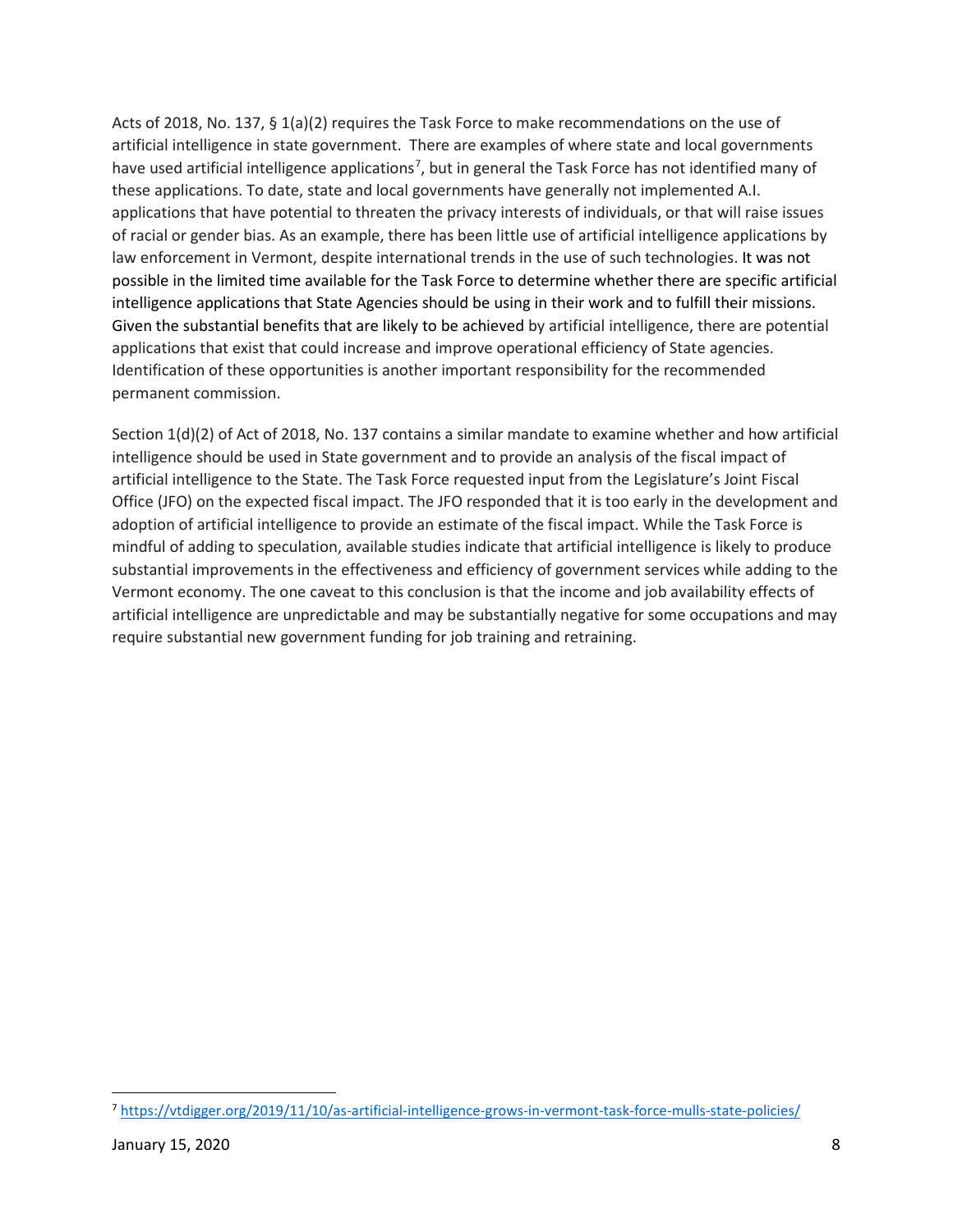# PART 2: THE BENEFITS AND RISKS OF ARTIFICIAL INTELLIGENCE

### **A. POTENTIAL BENEFITS**

Artificial intelligence has the potential to be a transformative technology to humankind. The benefits of A.I. to Vermont's economy can be seen as a continuation of the progress already made in using technology changes for improving both efficiency in product and service delivery, and in improving the quality of products and services.

There are already many examples of how A.I. is providing tangible benefits to humanity, and those benefits are likely to grow as the technology advances and is more widespread. Some of the advantages of A.I. include improved efficiency, an increase in public safety, increase in health and the potential for economic growth.

## **i. Improved Efficiencies and New Capabilities**

Artificial intelligence is already helping to automate many labor consuming, tedious and/or dangerous tasks with better than human speed and accuracy. This frees up humans to focus on more demanding and rewarding tasks.

Examples in areas important to Vermont include precision agriculture which administers farm chemicals just where they are needed. $8$  This technology improves yields and lowers environmental impact and labor costs. Similarly, automated dairy operations can enable higher milk output and larger herds managed per farmer. These factors can enable small farms to compete more readily with much larger operations in the rest of the country, which can help preserve Vermont's agricultural way of life.

Similarly, A.I. will increasingly enable the State's manufacturers to better monitor process flow and quality. For example, visual inspection of manufactured parts (such as semiconductors) improves product quality and reduces tedious hand inspection. A.I. controlled robotic assembly already improves output and reduces workers' direct exposure to dangerous environments like mining, machining, welding, and chemicals sprays. A.I. is also increasingly being used to do predictive maintenance on complex manufacturing equipment to reduce down-time. These techniques are essential in allowing Vermont's small manufacturers compete with larger operations in an increasingly competitive global market.<sup>[9](#page-8-1)</sup>

There will be a shift in the labor market with the further integration of A.I. Certain functions of many jobs will change to improve productivity and reduce cost.<sup>[10](#page-8-2)</sup> For example, a sales company may spend less time figuring out the price of a good or service and more time will be able to be

<span id="page-8-1"></span><span id="page-8-0"></span><sup>8</sup> <https://www.forbes.com/sites/cognitiveworld/2019/07/05/how-ai-is-transforming-agriculture/#65c215c24ad1> 9 [https://www.mckinsey.com/~/media/McKinsey/Industries/Semiconductors/Our%20Insights/Smartening%20up%](https://www.mckinsey.com/%7E/media/McKinsey/Industries/Semiconductors/Our%20Insights/Smartening%20up%20with%20artificial%20intelligence/Smartening-up-with-artificial-intelligence.ashx) [20with%20artificial%20intelligence/Smartening-up-with-artificial-intelligence.ashx](https://www.mckinsey.com/%7E/media/McKinsey/Industries/Semiconductors/Our%20Insights/Smartening%20up%20with%20artificial%20intelligence/Smartening-up-with-artificial-intelligence.ashx)

<span id="page-8-2"></span><sup>10</sup> [https://workofthefuture.mit.edu](https://workofthefuture.mit.edu/)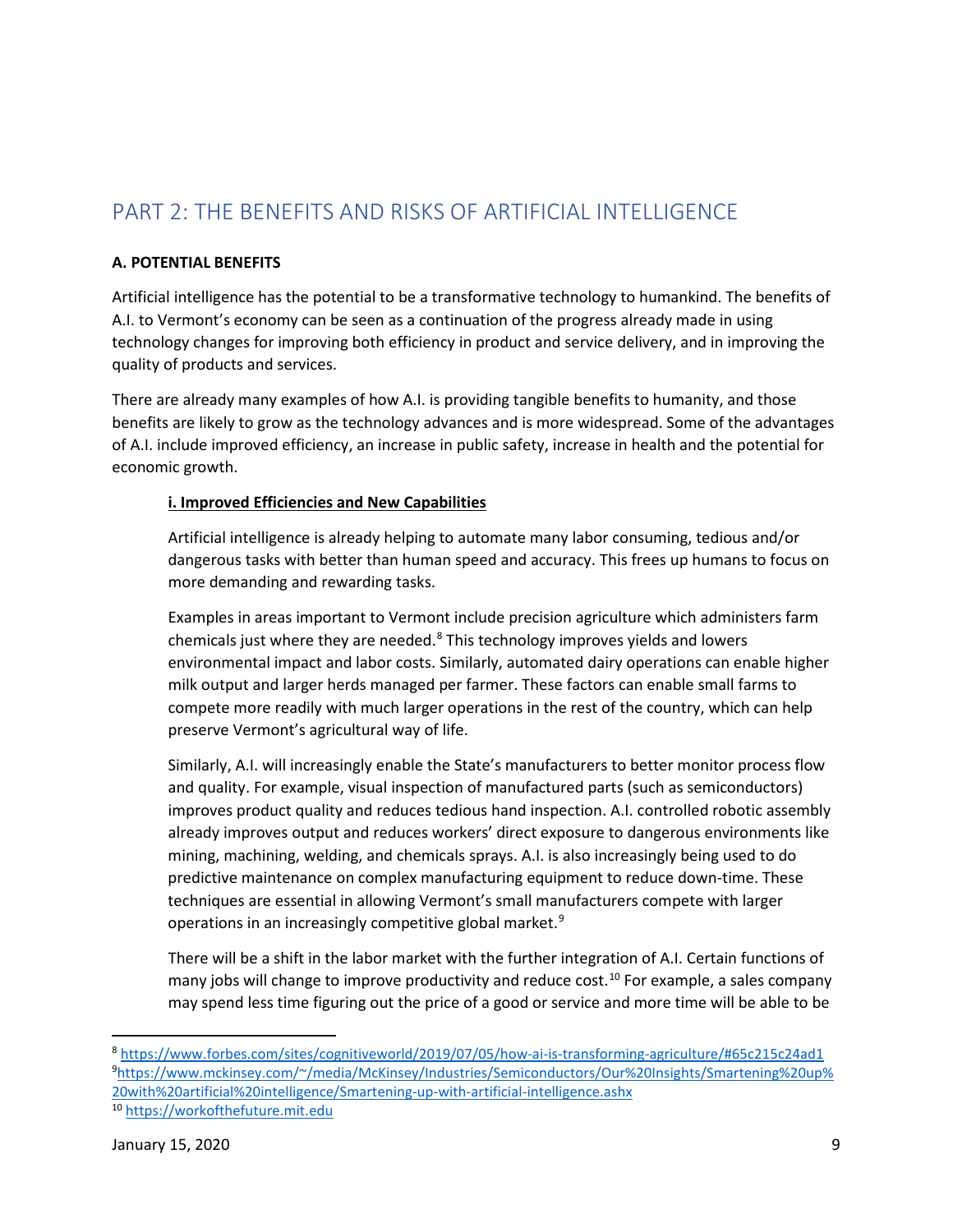spent on managing customers, effective search engine optimization, and website design. Currently, the job market is already changing due to A.I. with job postings asking for administrative skills (such as scheduling and credential validation) appearing less frequently. However, while some jobs will disappear, new opportunities will also arise. Initially, there will be significant need to ensure that A.I. machines perform as intended (e.g., training the technologies to reduce damage/mistakes, ensure no/less bias, prevent people using the technologies for their own means). All of this will require the re-training of Vermont's workforce. Simultaneously, there will be a need to create opportunities for people to assume more complex roles as physical work shifts to more cognitive in nature. \**Note that there are also potential risks to the labor force caused by these changes in the future of work fully outlined under the 'Risks' section.*

## **ii. Better Environmental Stewardship**

A.I. is being used to better analyze environmental health and predict the impact of short and long-term human behavior on the environment. For example, the University of Vermont (UVM) is already using A.I. analysis of satellite data to identify and eventually predict blue-green algae blooms in the state of Vermont.  $11$   $12$ 

### **iii. Increase in Public Safety**

A.I. augmented transportation will save lives due to lower crash rates in cars, trucks and other forms of human transport. One report from Mckinsey<sup>[13](#page-9-2)</sup> predicts that A.I. could reduce highway deaths by more than 90 percent. As incredible as that sounds, increased use of automation, including A.I., has already led to markedly improved safety of worldwide air travel.<sup>[14](#page-9-3)</sup>

# **iv. Increased Improvements in Public Health**

A.I. is already being used to improve healthcare worldwide. A.I. screeners are being increasingly used by Doctors to read x-rays<sup>[15](#page-9-4)</sup> and other medical imaging for signs of early problems such as cancers, heart disease and Alzheimer's, and screeners are already better than most doctors at identifying early signs of disease. This advancement allows for more accurate triage and faster medical attention in some of the most serious cases. For safety, however, doctors must always make the final diagnosis.

The second application is the use of the large volumes of patient data in order to optimize the diagnosis and care for individuals. A.I. is also being used to better map therapy efficacy to a

<span id="page-9-0"></span><sup>11</sup> <https://www.usgs.gov/news/satellite-imagery-can-track-harmful-algal-blooms>

<span id="page-9-1"></span><sup>12</sup> [https://www.nationalgeographic.com/environment/2018/12/artificial-intelligence-saving-lake-algea-blooms](https://www.nationalgeographic.com/environment/2018/12/artificial-intelligence-saving-lake-algea-blooms-guatemala/)[guatemala/](https://www.nationalgeographic.com/environment/2018/12/artificial-intelligence-saving-lake-algea-blooms-guatemala/)

<span id="page-9-2"></span><sup>13</sup> <https://ourworldindata.org/tourism#safety-of-aviation>

<span id="page-9-3"></span><sup>14</sup> [https://www.mckinsey.com/industries/automotive-and-assembly/our-insights/ten-ways-autonomous-driving](https://www.mckinsey.com/industries/automotive-and-assembly/our-insights/ten-ways-autonomous-driving-could-redefine-the-automotive-world)[could-redefine-the-automotive-world](https://www.mckinsey.com/industries/automotive-and-assembly/our-insights/ten-ways-autonomous-driving-could-redefine-the-automotive-world)

<span id="page-9-4"></span><sup>15</sup> [https://med.stanford.edu/news/all-news/2018/11/ai-outperformed-radiologists-in-screening-x-rays-for-certain](https://med.stanford.edu/news/all-news/2018/11/ai-outperformed-radiologists-in-screening-x-rays-for-certain-diseases.html)[diseases.html](https://med.stanford.edu/news/all-news/2018/11/ai-outperformed-radiologists-in-screening-x-rays-for-certain-diseases.html)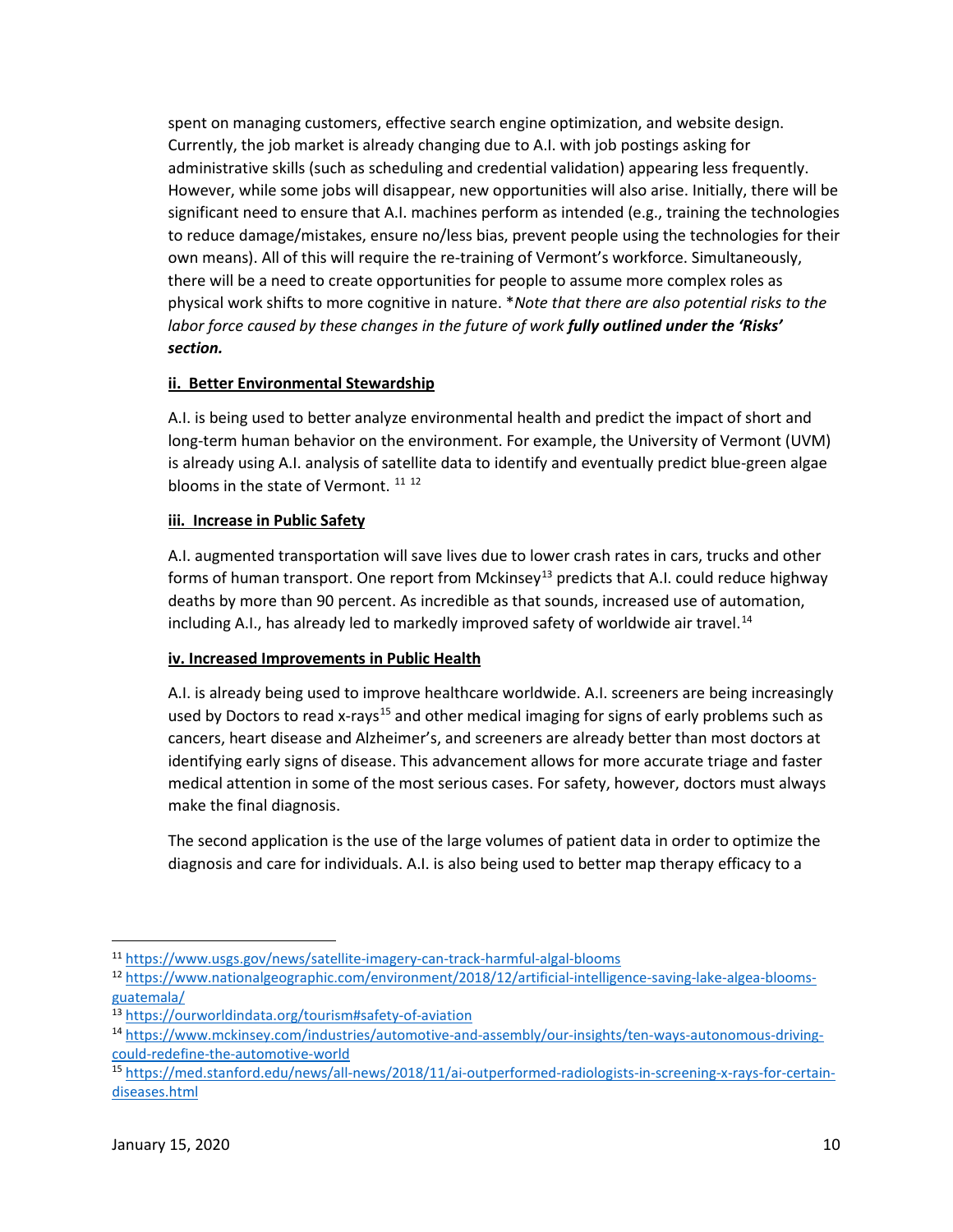patient's personal genome.<sup>[16](#page-10-0)</sup> Using A.I., doctors can quickly get access to the insights resulting from patient genetics, applied therapies and outcomes from millions of cases worldwide. Large databases on clinical testing results, combined with genetic markers, can help differentiate care but require the use of high levels of computing power.<sup>[17](#page-10-1)</sup> Currently, diagnosis is an important function of the most highly trained medical professionals, and any displacement of these professionals will be challenging to adopt. However, to the extent that health care needs are continuing to grow, the use of A.I. may be available to increase the diagnostic services without increasing the number of medical professionals.

Prescription drug developers utilize A.I. to speed up and improve the drug design processes.<sup>[18](#page-10-2)</sup> By using A.I. models, drug designers have the ability to more efficiently search for safe and effective chemical species that can be synthesized to attack an invading viruses, germs or rogue cancer cells.

# **v. Economic Growth Potential**

Artificial intelligence is creating a wave of economic growth. Students are showing up in huge numbers to Computer Science, Math and Engineering programs at universities all over the country to learn the latest A.I. techniques. Starting salaries in A.I./Data Scientists in Vermont are estimated to be approximately \$110K for a B.S., and approximately \$127K for a new PhD.<sup>[19](#page-10-3)</sup> Existing companies are hiring quickly to build their A.I. skills and new A.I. startups are forming every day, with more than 1281 new companies, which collectively raised more than \$16 billion in the US alone in [20](#page-10-4)18.<sup>20 [21](#page-10-5)</sup> Overall estimates for the total economic value of A.I. to the world economy vary, but the Wall Street Journal<sup>[22](#page-10-6)</sup> estimates total A.I. net new value to increase the world Gross Domestic Product (GDP) by 16 percent, which is about 13 trillion dollars by 2030. That works out to roughly a 1.6% growth in GDP per year.

A.I. deployment holds the potential to increase levels of productivity and create new products, which in turn lead to job creation and economic growth. PwC, a multinational professional services company, estimates that A.I. deployment could add \$15.7 trillion to global GDP by just 2030. While all of this sounds positive, the benefits will not be widespread unless there is proper planning and execution of this technology.<sup>[23](#page-10-7)</sup>

<span id="page-10-0"></span><sup>16</sup> [https://www.forbes.com/sites/bernardmarr/2018/11/16/the-amazing-ways-artificial-intelligence-is](https://www.forbes.com/sites/bernardmarr/2018/11/16/the-amazing-ways-artificial-intelligence-is-transforming-genomics-and-gene-editing/#1b14abcb42c1)[transforming-genomics-and-gene-editing/#1b14abcb42c1](https://www.forbes.com/sites/bernardmarr/2018/11/16/the-amazing-ways-artificial-intelligence-is-transforming-genomics-and-gene-editing/#1b14abcb42c1)

<span id="page-10-1"></span><sup>17</sup> <https://www.csail.mit.edu/news/using-ai-predict-breast-cancer-and-personalize-care>

<span id="page-10-2"></span><sup>18</sup> <https://www.sciencedirect.com/science/article/pii/S1359644618300916>

<span id="page-10-3"></span><sup>19</sup> [https://www.payscale.com/mypayscale.aspx?pid=ac68d011-91e4-4ee1-bd4d-](https://www.payscale.com/mypayscale.aspx?pid=ac68d011-91e4-4ee1-bd4d-a8e690cbd281&surveyId=b6bc1a02-e5f6-4d7c-8c69-45b42e6b46e5)

[a8e690cbd281&surveyId=b6bc1a02-e5f6-4d7c-8c69-45b42e6b46e5](https://www.payscale.com/mypayscale.aspx?pid=ac68d011-91e4-4ee1-bd4d-a8e690cbd281&surveyId=b6bc1a02-e5f6-4d7c-8c69-45b42e6b46e5)

<span id="page-10-4"></span><sup>20</sup> [https://www.forbes.com/sites/gilpress/2019/07/26/this-week-in-ai-stats-7-4-billion-invested-in-ai-startups-in](https://www.forbes.com/sites/gilpress/2019/07/26/this-week-in-ai-stats-7-4-billion-invested-in-ai-startups-in-q2/#13852f8a1935)[q2/#13852f8a1935](https://www.forbes.com/sites/gilpress/2019/07/26/this-week-in-ai-stats-7-4-billion-invested-in-ai-startups-in-q2/#13852f8a1935)

<span id="page-10-5"></span><sup>21</sup> <https://venturebeat.com/2019/10/08/ai-startups-pace-break-funding-records-2019>

<span id="page-10-6"></span><sup>22</sup> <https://www.wsj.com/articles/the-worlds-that-ai-might-create-11571018700>

<span id="page-10-7"></span><sup>23</sup> <https://blogs.wsj.com/cio/2018/11/16/the-impact-of-artificial-intelligence-on-the-world-economy>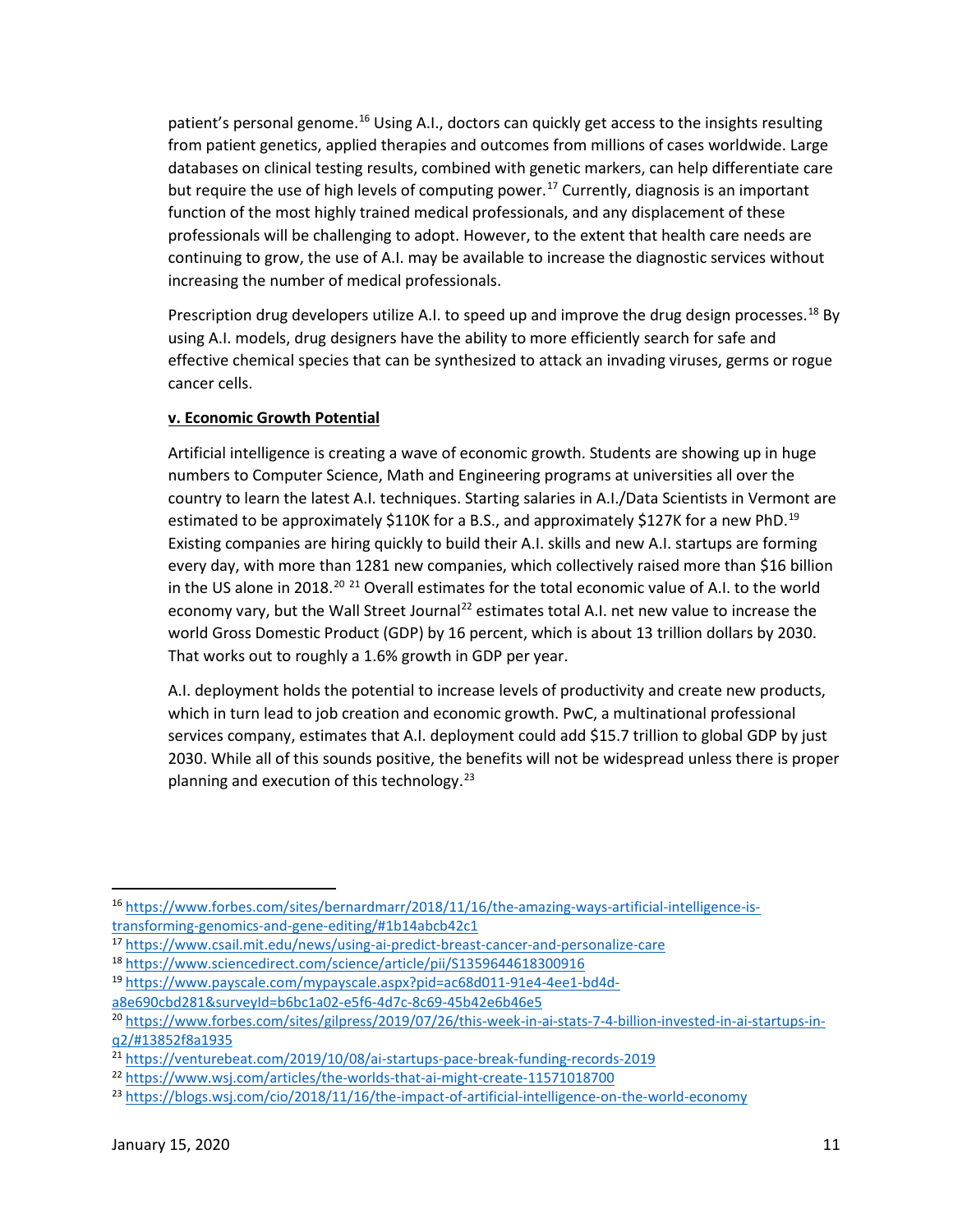## **B. POTENTIAL RISKS OF GROWING ARTIFICIAL INTELLIGENCE AND TECHNOLOGIES**

While the potential benefits of A.I. are growing clearer by the day, there is a vast and growing literature on the potential risks and potential harms of A.I. technologies. These range from the practical challenges of regulating a rapidly evolving technology sector, to a variety of catastrophic and even apocalyptic scenarios.<sup>[24](#page-11-0)</sup> In addition, the economic challenges and risks associated with implementing A.I. can be informed by prior applications of automation and information technologies.

The social implications of existing, emerging, and potential A.I. technologies are subjects of sustained research too voluminous to cover in any one report.<sup>[25](#page-11-1)</sup> However, research points to the need for A.I. expertise to be developed in State government. Areas of concern addressed by the Task Force, and discussed by witnesses in some of the public hearings held, can be grouped into three parts, summarized as follows:

# **i. Labor, Employment, and Economic Disruptions**

The economic challenges and risks associated with implementing A.I. can be informed by prior applications of automation and information technologies. The introduction of a new technology has, in many cases, resulted in the reduction of labor hours for accomplishing specific functions, and the application of new technology can also require additional training for workers. There is no question that in some industries automation has led to job loss and only by having an overall increase in economic activity can displaced workers find new jobs and new careers.<sup>[26](#page-11-2)</sup>  $27$ 

In both Vermont and the United States overall, the manufacturing workforce has decreased in its proportion to overall employment, while manufacturing outputs have increased. This example is evidence of the employment dislocation that can occur when A.I. technologies are used for automation.

A.I. also introduces new challenges for displaced workers because the technologies being deployed and created are a substitution of intellectual skills, rather than manual skills. A worker with manual skills and expertise will have the opportunity to move to a new job and new career relatively easily, while those that are employed to use applied intelligence may need a greater level of re-training to accomplish a similar wage position with similar intellectual challenges.

Despite technological advances, many people are worried about the effect of A.I. on the job market. Elon Musk, CEO of Tesla, has even stated that A.I. is "summoning the demon."<sup>[28](#page-11-4)</sup> Researchers from the University of Oxford and other institutions have worked hard to predict job displacement by A.I., but results have varied widely with estimates varying from 9 to 47 percent<sup>[29](#page-11-5)</sup>. However, many of these models have bold assumptions. Most of these job loss predictions are not compared against current economic baselines and assume that

<span id="page-11-0"></span><sup>&</sup>lt;sup>24</sup> [https://lawreview.law.ucdavis.edu/issues/51/2/Symposium/51-2\\_Calo.pdf](https://lawreview.law.ucdavis.edu/issues/51/2/Symposium/51-2_Calo.pdf)

<span id="page-11-1"></span><sup>25</sup> [https://ainowinstitute.org](https://ainowinstitute.org/)

<span id="page-11-2"></span><sup>26</sup> [https://www.chronicle.com/article/Preparing-Today-s-](https://www.chronicle.com/article/Preparing-Today-s-Students/247310?utm_source=at&utm_medium=en&cid=at&source=ams&sourceId=197435)

Students/247310?utm\_source=at&utm\_medium=en&cid=at&source=ams&sourceId=197435<br><sup>27</sup> [https://ainowinstitute.org/discriminatingsystems.pdf.](https://ainowinstitute.org/discriminatingsystems.pdf)

<span id="page-11-3"></span>

<span id="page-11-4"></span><sup>&</sup>lt;sup>28</sup> [https://www.washingtonpost.com/news/innovations/wp/2014/10/24/elon-musk-with-artificial-intelligence-we](https://www.washingtonpost.com/news/innovations/wp/2014/10/24/elon-musk-with-artificial-intelligence-we-are-summoning-the-demon/)[are-summoning-the-demon/](https://www.washingtonpost.com/news/innovations/wp/2014/10/24/elon-musk-with-artificial-intelligence-we-are-summoning-the-demon/)

<span id="page-11-5"></span><sup>&</sup>lt;sup>29</sup> <https://www.americanactionforum.org/insight/understanding-job-loss-predictions-from-artificial-intelligence/>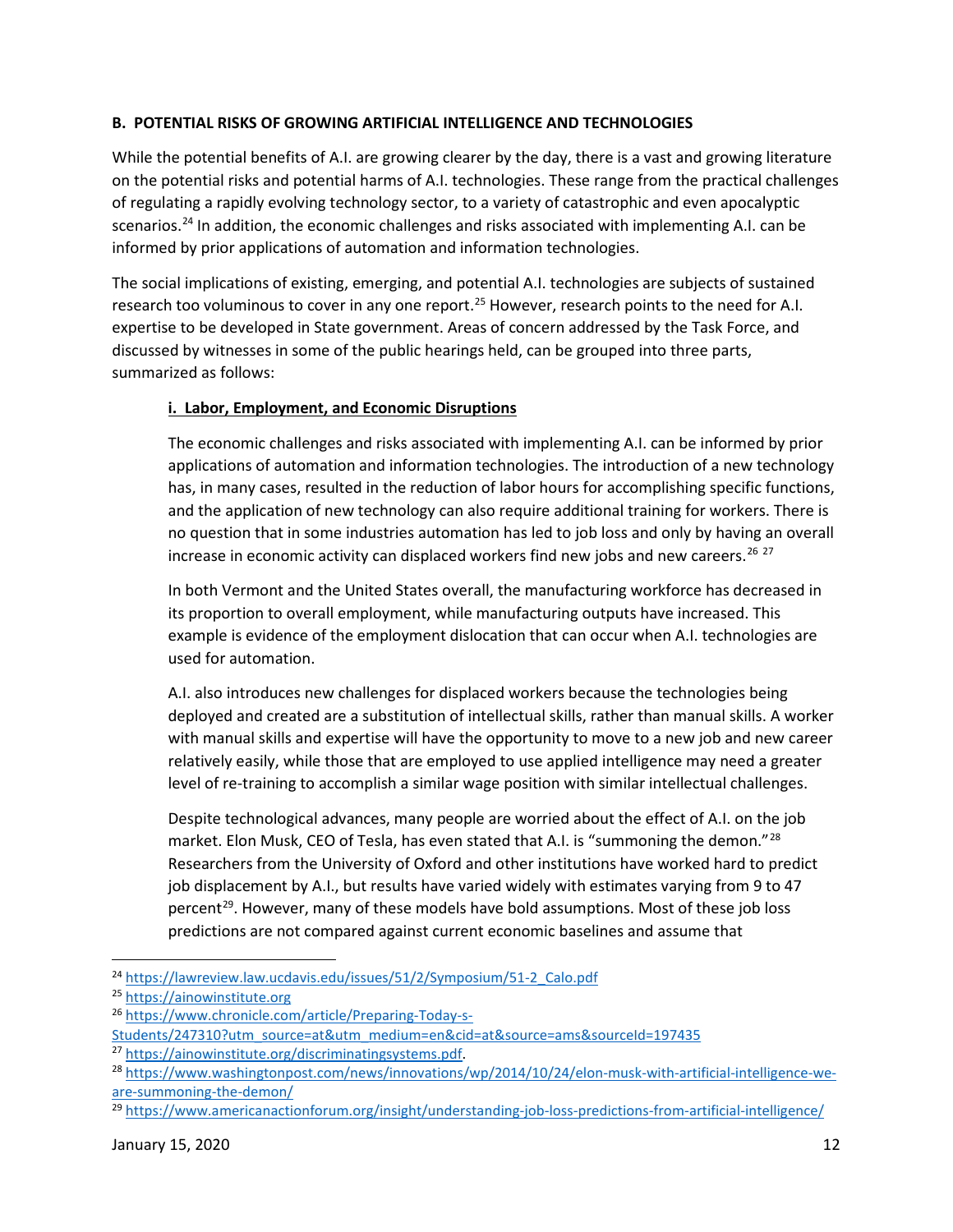implementing A.I. systems is costless. This is not the case as companies, like Uber, are investing over \$1 billion into its autonomous vehicle line. Some studies also rely on binary choice (either 0 or 1) for automation to estimate job loss, when jobs might be partly automated. This leads to predicted levels of job displacement that are likely inflated.

Automation and A.I. systems will continue to transform the nature of work, with profound implications for labor policy, employment, and working conditions across Vermont industries, including agriculture and farming, manufacturing, transportation, healthcare, and service industries. Vermont faces pressing questions about how to adapt its workforce to manage and keep pace with significant and rapid change. Lawmakers, members of state government, and workforce development partners will need to contemplate how to replace the jobs and associated tax revenue that will be lost to automation. Additionally, how to best educate future workers, and how to retrain existing workers to handle new technologies and participate in emerging industries will also need to be contemplated.

Given the potential for profound economic disruptions, Vermont will have to consider whether and how to ensure the economic impacts and benefits of A.I. technologies are distributed in a fair and just manner.

### **ii. Civil Liberties Concerns**

The numerous threats to privacy and civil rights arising from the application of A.I. technologies in such critical areas as criminal justice<sup>30</sup>, child welfare<sup>31</sup>, health<sup>[32](#page-12-2)</sup>, housing<sup>33</sup>, and finance<sup>[34](#page-12-4)</sup> are well-documented. Among those concerns is the fact that A.I. systems and the algorithms are based on data—data that can reflect socioeconomic and historical biases, perpetuating those biases and resulting in outcomes that are both inaccurate and unjust<sup>[35](#page-12-5)</sup>. One witness before the Task Force testified about the growing use of "CCOPS" (Community Control Over Police Surveillance) legislation to empower the public to decide if and how surveillance technologies are to be used.<sup>[36](#page-12-6)</sup> Questions about online data privacy and security were also recurring themes in public hearings held by the Task Force.

As with other states that are starting to regulate uses of facial recognition software in order to protect privacy<sup>37</sup>, Vermont will increasingly have to confront the growing impacts of A.I. technologies on Vermonters' civil liberties<sup>[38](#page-12-8)</sup>.

<span id="page-12-1"></span><span id="page-12-0"></span><sup>30</sup> <https://www.cnet.com/news/millions-of-surveillance-cameras-could-become-ai-security-guards-aclu-warns/> <sup>31</sup> <http://kirwaninstitute.osu.edu/wp-content/uploads/2017/05/ki-predictive-analytics.pdf>

<span id="page-12-2"></span><sup>32</sup> [https://www.washingtonpost.com/health/2019/10/24/racial-bias-medical-algorithm-favors-white-patients](https://www.washingtonpost.com/health/2019/10/24/racial-bias-medical-algorithm-favors-white-patients-over-sicker-black-patients/)[over-sicker-black-patients/](https://www.washingtonpost.com/health/2019/10/24/racial-bias-medical-algorithm-favors-white-patients-over-sicker-black-patients/)

<span id="page-12-3"></span><sup>33</sup> [https://www.theverge.com/2019/10/22/20925861/housing-algorithms-hud-landlord-discrimination-automated](https://www.theverge.com/2019/10/22/20925861/housing-algorithms-hud-landlord-discrimination-automated-tools-banks-lenders)[tools-banks-lenders](https://www.theverge.com/2019/10/22/20925861/housing-algorithms-hud-landlord-discrimination-automated-tools-banks-lenders)

<span id="page-12-4"></span><sup>34</sup> [https://yjolt.org/sites/default/files/hurley\\_18yjolt136\\_jz\\_proofedits\\_final\\_7aug16\\_clean\\_0.pdf](https://yjolt.org/sites/default/files/hurley_18yjolt136_jz_proofedits_final_7aug16_clean_0.pdf)

<span id="page-12-5"></span><sup>35</sup> <https://ainowinstitute.org/aap-toolkit.pdf>

<span id="page-12-6"></span><sup>36</sup> [https://www.aclu.org/issues/privacy-technology/surveillance-technologies/community-control-over-police](https://www.aclu.org/issues/privacy-technology/surveillance-technologies/community-control-over-police-surveillance)[surveillance](https://www.aclu.org/issues/privacy-technology/surveillance-technologies/community-control-over-police-surveillance)

<span id="page-12-7"></span><sup>37</sup> <https://www.sacbee.com/news/politics-government/capitol-alert/article235940507.html>

<span id="page-12-8"></span><sup>38</sup> <https://vtdigger.org/2019/10/14/to-prevent-violence-vermont-schools-watch-what-kids-do-online/>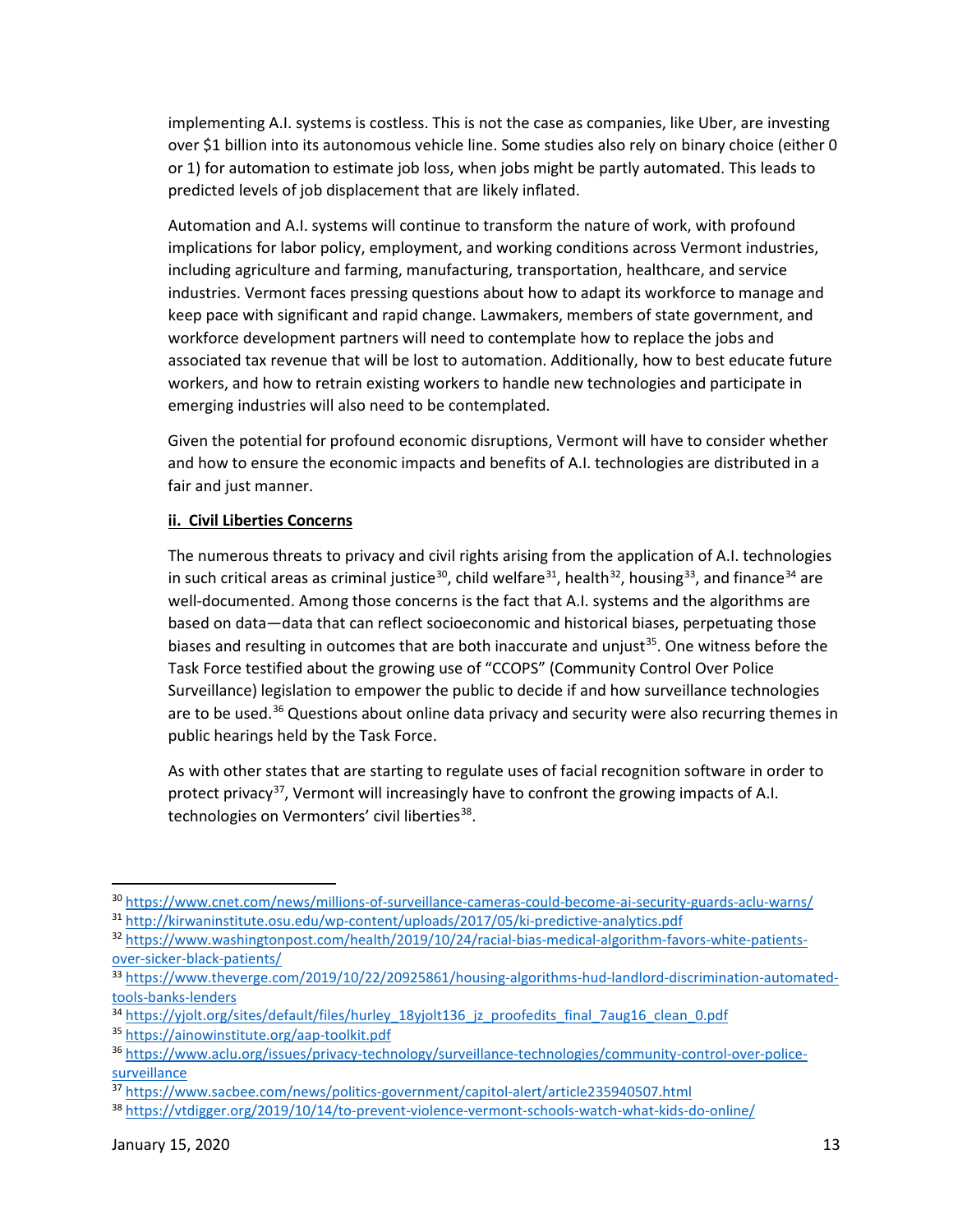### **iii. Difficulty of Comprehensive Regulation**

A.I. technologies present enormous challenges to existing legal and regulatory regimes. A.I. raises new questions for traditional legal doctrine—including torts, intellectual property, and the First Amendment—as well as fundamental questions about how to apportion risk and assign liability. From a regulatory standpoint, A.I. policy is largely piecemeal, arising at the local, state, and federal levels in various forms. Whether and how different regulatory regimes can be harmonized to address complex or problematic A.I. applications remains an open question. Regulatory expertise is another challenge, as governments will generally lag behind the regulated industries that are rapidly developing the technologies to be regulated, and whose proprietary interests may be at odds with regulators' need for adequate information and transparency.

# **C. THE FUTURE OF WORK**

As one can see in the previous section, the rise of artificial intelligence is associated with both benefits and risks to the nature of work in Vermont. Whether A.I. will create more jobs than it eliminates is a topic of great debate at this time as it has been in previous industrial revolutions such as the advent of steam power, electrification and computerization.<sup>[39](#page-13-0)</sup> The most likely scenario is that A.I. will neither lead to widespread destruction of the working class, nor will it lead to economic bliss for a new leisure class. One thing that is certain is that A.I. will cause a major shift in the *type* of work that is done and commensurate job opportunities. Early studies<sup>[40](#page-13-1) [41](#page-13-2)</sup> indicate that A.I. will change the nature of tasks performed by nearly every class of worker. Interestingly, the data from several recent studies<sup>[42](#page-13-3)</sup> indicates that the A.I. task content of both low and high-wage jobs will increase due to A.I. automation, while workers in mid-range jobs have the highest risk of job loss. For example, these referenced recent studies indicate that while most jobs involving manual labor will continue, the number of mid-level service jobs may well be reduced. At the same time the demand for high paying jobs - such as programmers and data scientists - will definitely increase as A.I. expands.

The Task Force found uncertain the extent to which A.I. will further contribute to wage and wealth inequality, either by causing unemployment or because the majority of the economic benefits will go to persons who already have the largest share of wealth and income. Addressing inequality, to the extent it is caused by A.I., will likely result in changes in tax and income maintenance policies that are beyond the competency of this Task Force, and no recommendations are made in this area. We note, however, that some states have established commissions to address the future of work as a result of new technologies, and the Legislature should monitor these initiatives to determine whether to focus on these issues.

<span id="page-13-0"></span><sup>39</sup> Professor Stephanie Seguino, A.I. Task Force Testimony, February 22, 2019. *See Appendix D.*

<span id="page-13-1"></span><sup>40</sup> [https://mitibmwatsonailab.mit.edu/research/publications/paper/download/The-Future-of-Work-How-New-](https://mitibmwatsonailab.mit.edu/research/publications/paper/download/The-Future-of-Work-How-New-Technologies-Are-Transforming-Tasks.pdf)[Technologies-Are-Transforming-Tasks.pdf](https://mitibmwatsonailab.mit.edu/research/publications/paper/download/The-Future-of-Work-How-New-Technologies-Are-Transforming-Tasks.pdf)

<span id="page-13-2"></span><sup>4</sup>[1https://www.mckinsey.com/~/media/McKinsey/Featured%20Insights/Future%20of%20Organizations/The%20fut](https://www.mckinsey.com/%7E/media/McKinsey/Featured%20Insights/Future%20of%20Organizations/The%20future%20of%20work%20in%20America%20People%20and%20places%20today%20and%20tomorrow/MGI-The-Future-of-Work-in-America-Report-July-2019.ashx) [ure%20of%20work%20in%20America%20People%20and%20places%20today%20and%20tomorrow/MGI-The-](https://www.mckinsey.com/%7E/media/McKinsey/Featured%20Insights/Future%20of%20Organizations/The%20future%20of%20work%20in%20America%20People%20and%20places%20today%20and%20tomorrow/MGI-The-Future-of-Work-in-America-Report-July-2019.ashx)[Future-of-Work-in-America-Report-July-2019.ashx](https://www.mckinsey.com/%7E/media/McKinsey/Featured%20Insights/Future%20of%20Organizations/The%20future%20of%20work%20in%20America%20People%20and%20places%20today%20and%20tomorrow/MGI-The-Future-of-Work-in-America-Report-July-2019.ashx)

<span id="page-13-3"></span><sup>42</sup> https://www.brookings.edu/wp-content/uploads/2019/11/2019.11.20 BrookingsMetro What-jobs-are[affected-by-AI\\_Report\\_Muro-Whiton-Maxim.pdf](https://www.brookings.edu/wp-content/uploads/2019/11/2019.11.20_BrookingsMetro_What-jobs-are-affected-by-AI_Report_Muro-Whiton-Maxim.pdf)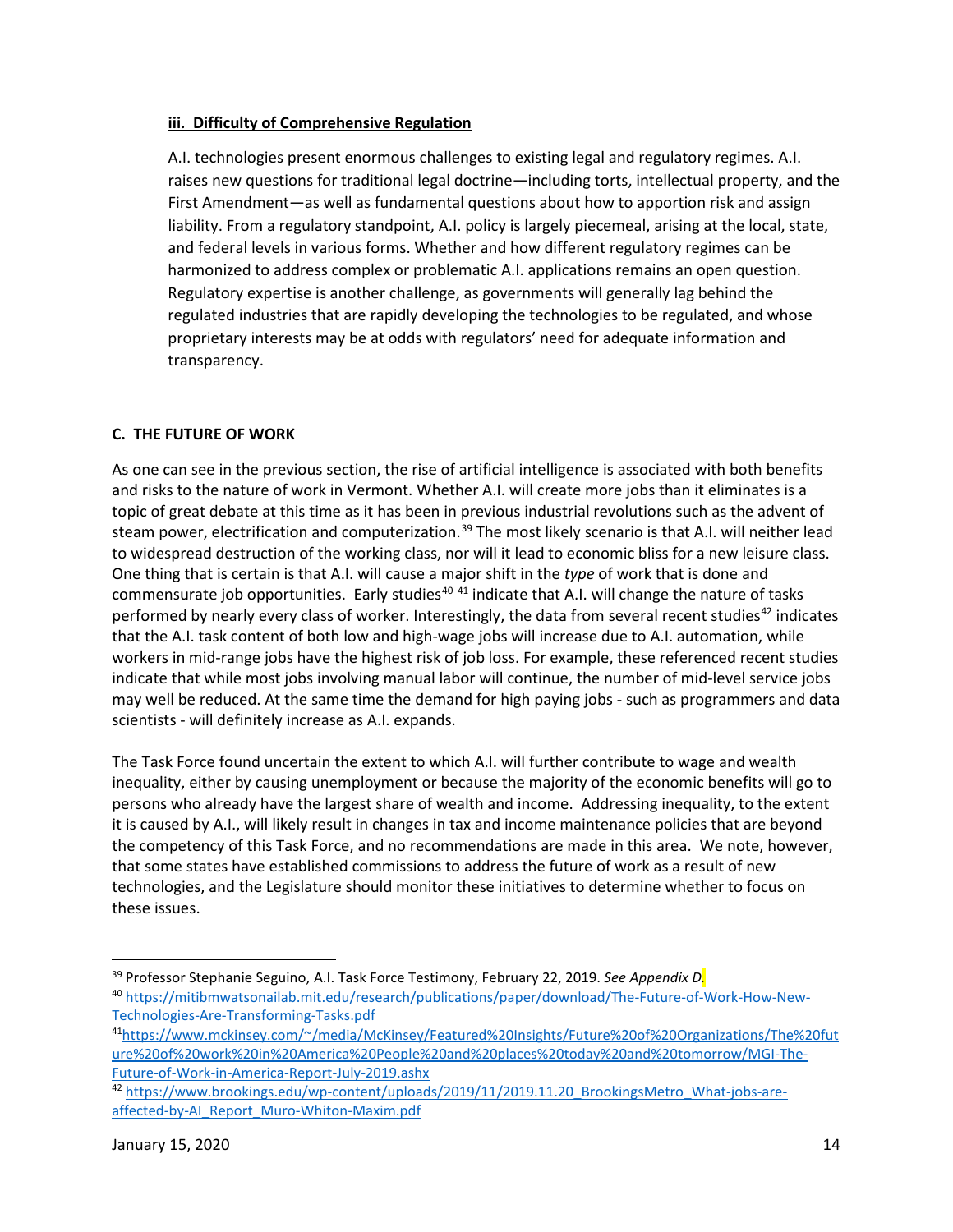What is clear is that the State of Vermont has a responsibility to help its current population understand how technology such as A.I. will change the skills needed for the jobs of the future work and give them the tools to train or retrain to meet those skills. Similarly, the State needs to help students who are in schools today understand the changing nature of work and help them understand both the promises and risks of these new technologies so they are prepared to take these jobs of the future. It must offer educational opportunities that will support the STEM economy and job opportunities in that economy. While the State may not be able to prevent or delay many of the job losses that will likely result from A.I. deployment, it can provide the infrastructure that can maximize job gains. The Task Force is making recommendations in the next part of this report that is intended to build that infrastructure.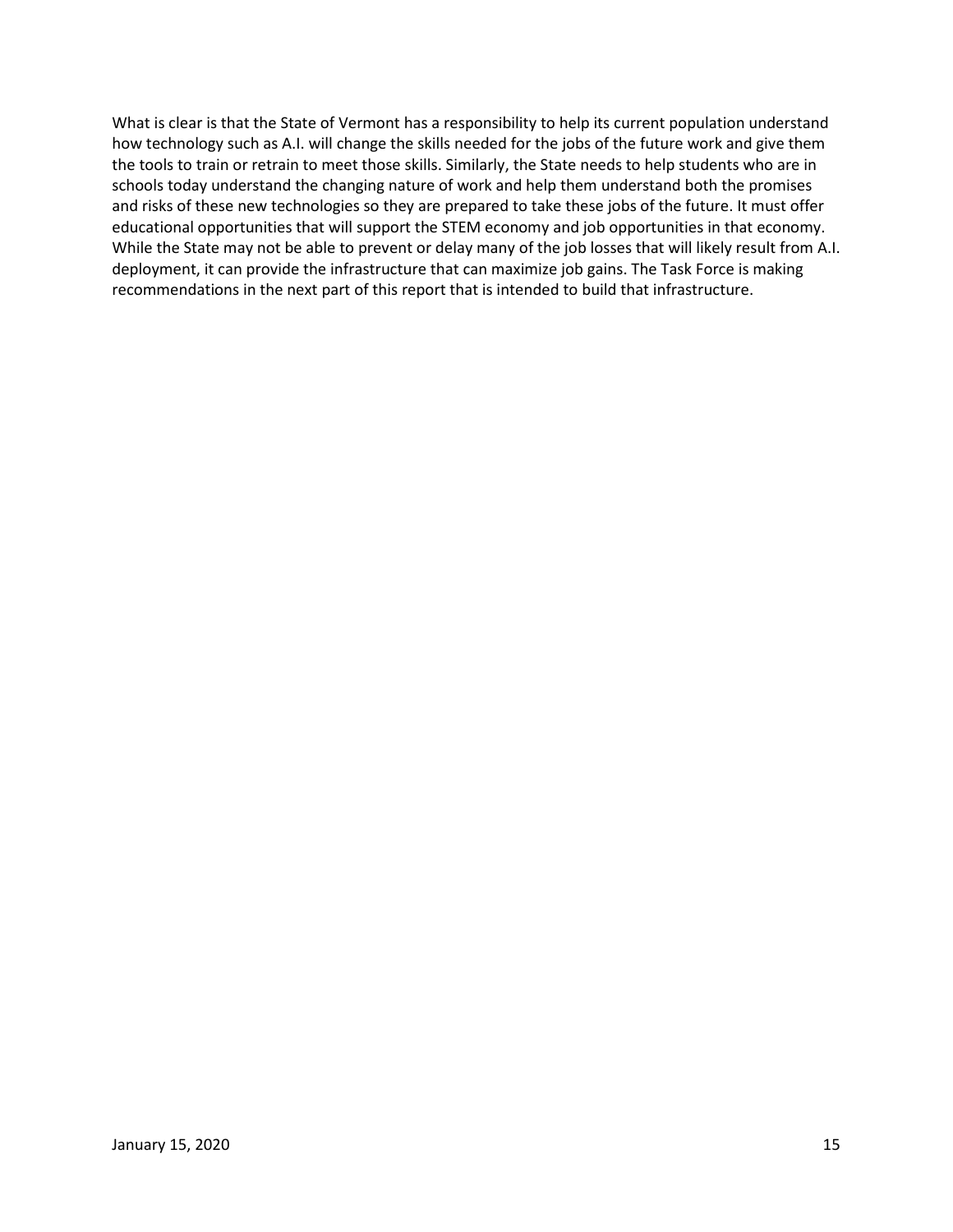# PART 3: RECOMMENDATIONS

# **1. RECOMMENDATION ON REGULATION**

The Task Force does not recommend the promulgation of new, specific State regulations of A.I. at this time, however, the majority acknowledged that applications of A.I. are currently being regulated<sup>[43](#page-15-0)</sup> and that additional regulation will be needed in the future.

## **Rationale**

The Task Force has made recommendations which pertain to the need for regulation. The first is the creation of a permanent A.I. Commission that is charged with recommending legislative action, if any, to implement the Code of Ethics, or as a result of the Commission's study of A.I. and its effects. The second is the adoption of a Code of Ethics for A.I. development and use in Vermont. The Task Force concludes that the adoption of a Code of Ethics as a policy document to provide a roadmap for responsible and ethical development, and use of A.I. in Vermont, is an important first step to considering regulation. The permanent commission will be a better forum for recommending further regulation if any is necessary.

In reaching this recommendation, the Task Force believes that there are applications of A.I. that will require regulation; and is aware that there are already present proposals to regulate A.I. applications particularly with respect to autonomous vehicles – often known as driverless cars. While the Task Force was briefed on this regulation in general terms, it did not have time to get into the detail of such regulation.

# **2. A PERMANENT ARTIFICIAL INTELLIGENCE COMMISSION**

The Task Force recommends that the Legislature establish a permanent Artificial Intelligence Commission ("the Commission", "Commission") to study and monitor artificial intelligence development and use, and report to the Legislature and the Executive branches.

# **Rationale**

As discussed above under "Part 2 of the report to the Legislature, artificial intelligence offers great opportunities for growing the economy of Vermont both from production and use of artificial intelligence applications. At the same time, it offers significant challenges particularly to privacy and to job availability. Like the internet, the nature and extent of the opportunities and challenges are not fully predictable, and it is critical that the State take steps along the way that support the positive results of A.I. and minimize the negative consequences. A commission of experts, stakeholders and citizens is needed to monitor and study A.I. growth, determine compliance with the code of ethics recommended below, and make recommendations to the Legislative and Executive branches on the adoption of policies, laws and regulations.

The Task Force recommends that the Commission have the following structure and responsibilities:

• The Commission should be approximately the size of the A.I. Task Force and contain a diverse membership of experts on A.I., stakeholders and citizens. Because the responsibilities of the

<span id="page-15-0"></span> $43$  E.g.; testing of automated vehicles, facial recognition is currently banned from drone use.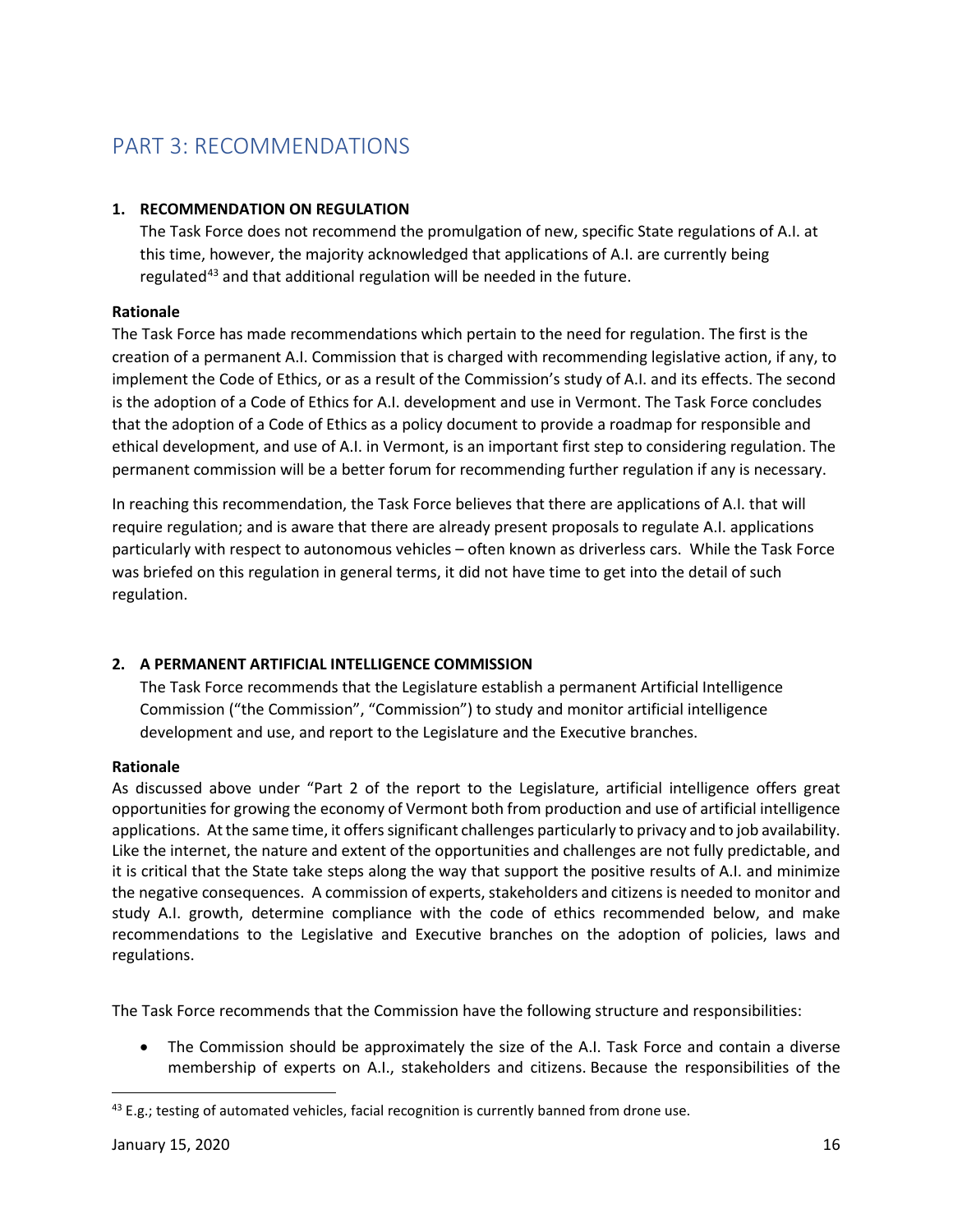Commission are broader than any agency of state government, with respect to A.I., the Commission should be independent and free standing. Like the Task Force, the membership should include representatives of state agencies that have some responsibility with respect to aspects and applications of A.I. in Vermont. It should include a Representative and a Senator.

- The Commission should be independent with an appropriation, and have a small staff; although it could be attached to an existing State Agency for administrative support and be funded, at least in part, by a direct appropriation; and it should be authorized to accept private or federal funding in support of its work if supported by an appropriation or approval of the Joint Fiscal Committee (JFC).
- The Commission should have a primary responsibility of publicizing and monitoring the code of ethics recommended below and making recommendations to the Legislative and Executive branches on policies, laws and regulations to implement and enforce the code of ethics.
- The Commission should be authorized to make other recommendations to the Legislative and Executive branch of policies, laws and regulations that its study and monitoring of A.I. indicate are necessary.
- The Commission should study and monitor all aspects of A.I. in Vermont. It should annually on or about January 1 of each year report to the Legislature, Governor and public on findings from its study and monitoring. The annual report shall specifically address the following:
	- a. Economic opportunities that are and can in the future be available in Vermont and policies necessary to maximize those opportunities;
	- b. The extent of use of A.I. applications by Vermont government and any actions needed to optimize that usage;
	- c. The impact of A.I. usage in Vermont on the privacy interest of citizens and policies needed to protect the privacy and interests of Vermonters from any diminution caused by employment of A.I. by government or the private sector;
	- d. The impact of A.I. on jobs and incomes in Vermont and policies needed to protect jobs and incomes from any adverse effects of A.I. usage in Vermont;
	- e. The state of education on A.I. in the Vermont primary, secondary and higher education systems and the current level of such education, including education of A.I. ethics; and
	- f. The Commission should issue such other reports it deems appropriate based on its work.

# **3**. **THE ADOPTION OF A CODE OF ETHICS**

The Task Force proposes that the State of Vermont adopt the following draft Code of Ethics, based on the European Union Code of Ethics.<sup>[44](#page-16-0)</sup> This Code of Ethics is intended to be a working, living document, that evolves over time to keep up with current practices in the field.

# **Rationale**

In order to maximize the benefits and minimize the risks of artificial intelligence, there must be ongoing consideration of the principles that guide society's behavior in the development and use of this technology. Across the globe, scientists, ethicists, policy makers and many others have engaged in the important work of determining what is right and what is wrong in the creation and use of these new technologies. Vermont should join in this conversation. There have been various sources of proposed

<span id="page-16-0"></span><sup>44</sup> <https://ec.europa.eu/futurium/en/ai-alliance-consultation/guidelines#Top>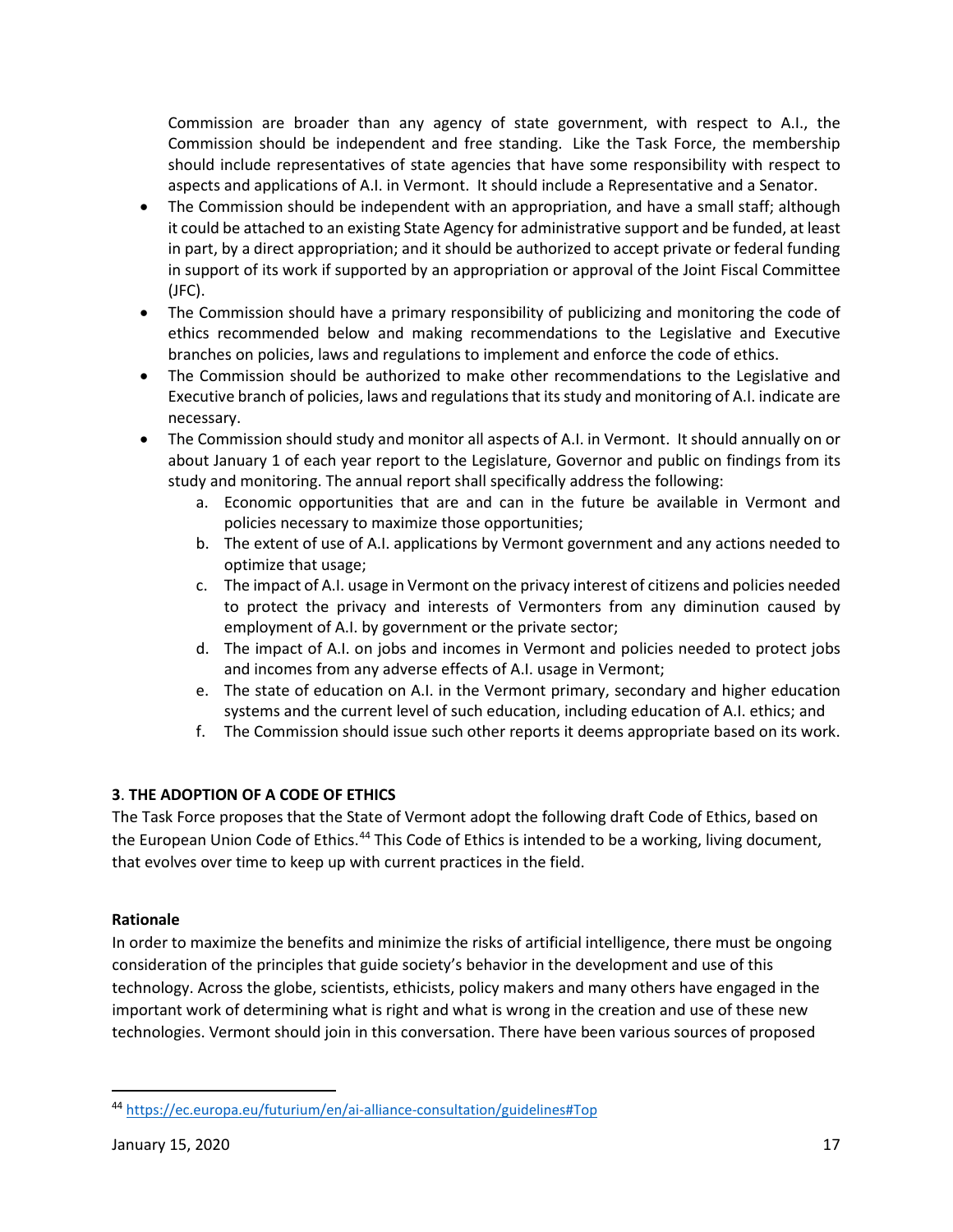Codes of Ethics for Artificial Intelligence.<sup>45</sup> We recommend that Vermont adopt the following Code of Ethics which is a summary based on the European Union's Code of Ethics, as a starting point for any future guidance or regulation in the field of artificial intelligence.<sup>[46](#page-17-1)</sup> Vermont can be a leader in the responsible development and use of artificial intelligence by encouraging the community to constantly hold each other accountable to a common set of ethics.

The Task Force proposes that the State of Vermont adopt the following draft Code of Ethics, based on the European Union Code of Ethics.<sup>[47](#page-17-2)</sup> This Code of Ethics is intended to be a working, living document that evolves over time to keep up with current practices in the field.

# **PROPOSED CODE OF ETHICS**

**A. Fundamental Rights:** Adherence to the following fundamental human rights is the foundation of ethical A.I.:

- **i. Human Dignity:** A.I. technologies should be developed such that it respects, serves, and protects humans' personal and cultural sense of identity, physical and mental integrity, and satisfaction of basic needs.
- **ii. Individual Freedom:** Humans should have freedom to make life decisions for themselves, without sovereign intrusion, except to ensure that individuals or people at risk of exclusion have equal access to A.I.'s benefits and opportunities.
- **iii. Respect for democracy/justice/law:** A.I. systems should serve to maintain and promote democratic processes, to honor the rule of law, and to respect the values and life choices of individuals.
- **iv. Equality, non-discrimination and solidarity:** Equal respect for the moral worth and dignity of all human beings must be ensured, by development of A.I. systems whose operations cannot generate unfairly biased outputs.
- **v. Citizens' rights:** A.I. technologies shall not infringe upon the wide array of citizens' rights, including the right to vote, the right to good administration or access to public documents, and the right to petition the administration.

**B. Ethical Principles:** The four A.I. ethical principles below are rooted in the fundamental human rights above and seek to improve individual and collective wellbeing, through the responsible development of A.I.

**i. Respect for human autonomy:** Humans interacting with A.I. systems must be able to keep full and effective self-determination over themselves and be able to partake in the democratic process.

<span id="page-17-0"></span><sup>45</sup> [https://www.privacyconference2018.org/system/files/2018-10/20180922\\_ICDPPC-40th\\_AI-](https://www.privacyconference2018.org/system/files/2018-10/20180922_ICDPPC-40th_AI-Declaration_ADOPTED.pdf)[Declaration\\_ADOPTED.pdf](https://www.privacyconference2018.org/system/files/2018-10/20180922_ICDPPC-40th_AI-Declaration_ADOPTED.pdf)

<span id="page-17-1"></span><sup>46</sup> [https://ec.europa.eu/digital-single-market/en/news/ethics-guidelines-trustworthy-ai;](https://ec.europa.eu/digital-single-market/en/news/ethics-guidelines-trustworthy-ai)  [http://www.europarl.europa.eu/RegData/etudes/BRIE/2019/640163/EPRS\\_BRI\(2019\)640163\\_EN.pdf](http://www.europarl.europa.eu/RegData/etudes/BRIE/2019/640163/EPRS_BRI(2019)640163_EN.pdf)

<span id="page-17-2"></span><sup>47</sup> <https://ec.europa.eu/futurium/en/ai-alliance-consultation/guidelines#Top>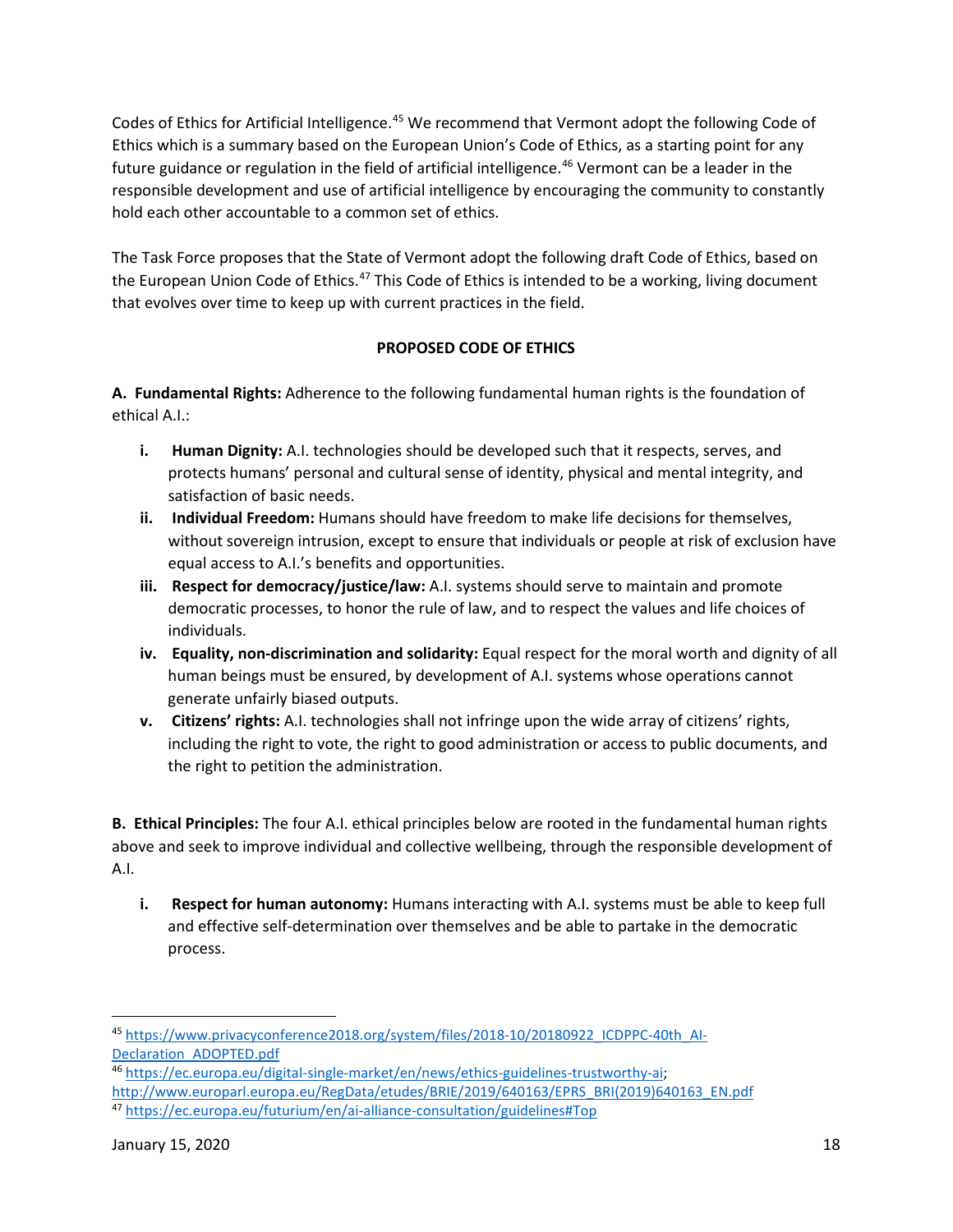- ii. **Prevention of harm:** A.I. systems should neither cause nor exacerbate harm or otherwise adversely affect human beings, the natural environment, and all living beings.
- iii. **Fairness:** The development, deployment and use of A.I. systems must be fair, ensuring equal and just distribution of both benefits and costs, and ensuring that individuals and groups are free from unfair bias, discrimination and stigmatization.
- iv. **Explicability:** A.I. processes need to be transparent, the capabilities and purpose of A.I. systems openly communicated, and decisions – to the extent possible – explainable to those directly and indirectly affected.

**C. Requirements of A.I.:** The following technical and social requirements are recommended to support the implementation of the above A.I. ethical principles:

- **i. Human agency and oversight:** Including fundamental rights, human agency and human oversight.
- **ii. Technical robustness and safety:** Including resilience to attack and security, fall back plan and general safety, accuracy, reliability and reproducibility.
- **iii. Privacy and data governance**: Including respect for privacy, quality and integrity of data, and access to data.
- **iv. Transparency:** Including traceability, explainability and communication.
- **v. Diversity, non-discrimination and fairness**: Including the avoidance of unfair bias, accessibility and universal design, and stakeholder participation.
- **vi. Societal and environmental wellbeing:** Including sustainability and environmental friendliness, social impact, society and democracy.
- **vii. Accountability:** Including auditability, minimization and reporting of negative impact, trade-offs and redress.

**D. Use and Maintenance of the Code of Ethics**: The Code of Ethics will be maintained by an Artificial Intelligence Commission (see *Recommendation 2* of this Part)**.** The A.I. Commission will work in regular collaboration with professional organizations and societies, businesses, educational institutions, and government agencies. The Commission will be an active partner in the national and global development of A.I. ethics and will consider ways to align state policy with national and international policy regarding the ethical and responsible development of A.I. technology.

Although no specific enforcement mechanisms are proposed at this time, the adoption of a Code of Ethics provides society with guidelines and creates opportunities for meaningful discussion about the ethical and responsible development of A.I. technology. A Code of Ethics, developed in a collaborative way, will influence decisions made by those working in the field as they consider ways to meet the standards that they have been engaged in creating.

The Commission will work with the education system on ways to implement the Code of Ethics throughout the educational curriculum.

# **4. BUSINESS AND ECONOMIC GROWTH INCENTIVES**

The Task Force proposes that the Vermont Legislature explore incentives and mechanisms to promote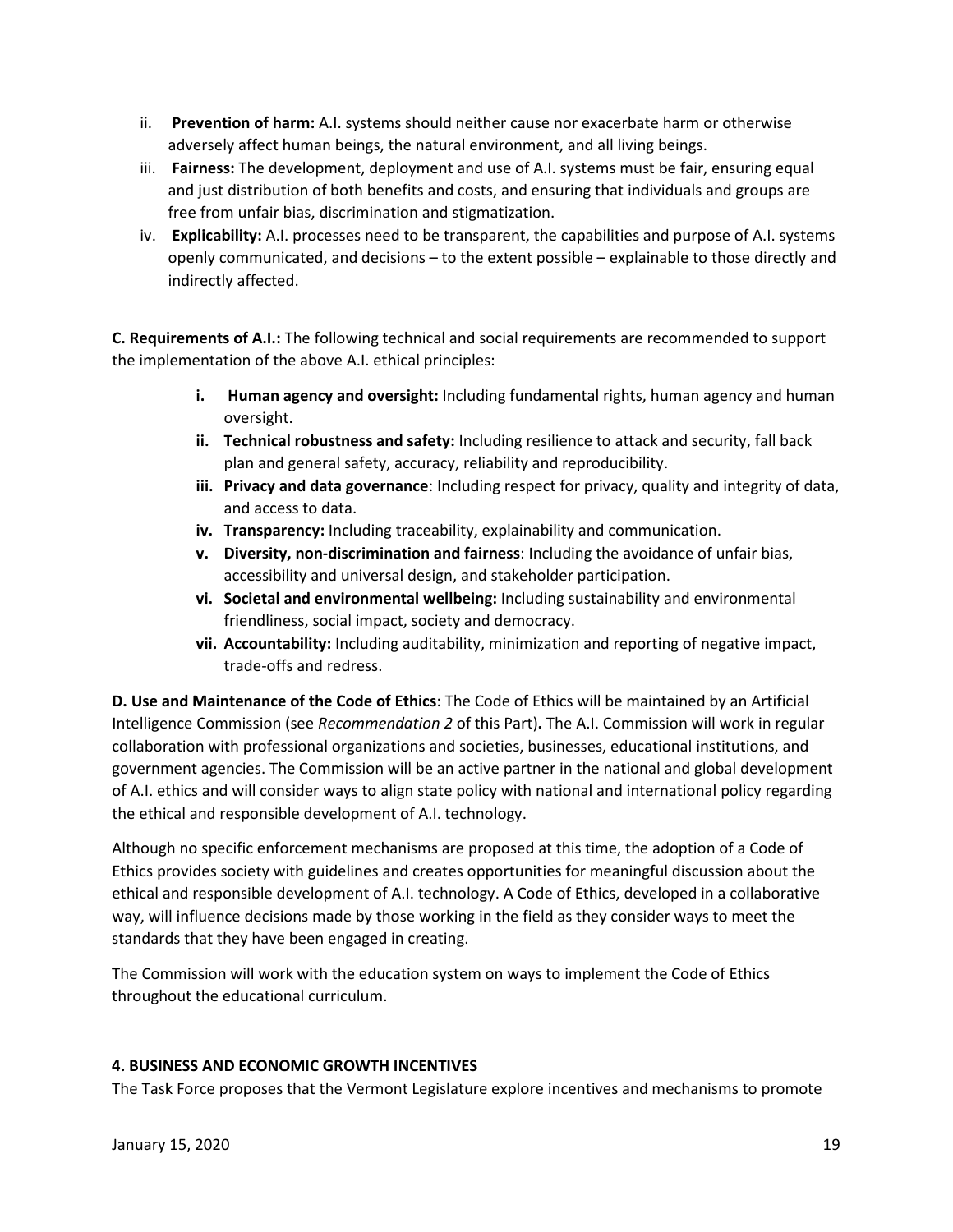the growth of businesses engaged in the ethical development and use of artificial intelligence in Vermont. We find that immediate investment in this area would maximize potential economic benefits and help keep Vermont at the forefront of this technological revolution.

### **Rationale**

One of the greatest benefits of A.I. is economic growth to the State. A.I. related jobs, like other hightech jobs, can be high paying and environmentally friendly, and don't require significant investment in infrastructure. Vermont has been struggling to attract and retain the type of young talent needed by high-tech companies like A.I. startups. Vermont was recently rated as the state with the greatest likelihood that a highly educated worker in his/her/their thirties was likely to leave the State for better job prospects.<sup>[48](#page-19-0)</sup> In an attempt to counter this 'brain drain', Vermont has recently initiated programs such as the *'Remote Worker Grant'*[49](#page-19-1) program, which reimburses expenses up to \$5,000 annually to remote workers relocating to Vermont. The Task Force feels that this type of incentive, though not specifically tuned to A.I. workers, is likely to succeed for the type of talent needed for A.I. startups in the State. In addition to these general measures, the Task Force proposes that the State engage higher education to develop pilot programs to increase the attractiveness of Vermont, specifically related to new A.I. startups.

**A.** The Task Force recommends that the State provide **access to accelerated computing.** The current 'training' phase of artificial intelligence can require access to accelerated computing. That type of computing can be cost prohibitive (e.g.,  $$10K/m$ onth<sup>50</sup>) for small businesses. Access to local low-cost alternatives would be a powerful incentive to attract small A.I.-related business. The State already has resources that might be leveraged. For example, the State could work with institutions such as UVM which recently upgraded its *Deep Green* supercomputer<sup>[51](#page-19-3)</sup> and already has a very affordable access program that is subsidized by the UVM for the entire state.

**B.** The Task Force recommends that the State **create co-working space(s) and provide mentoring support** for the community to develop and build artificial intelligence technology and associated businesses. For example, the State could work with Vermont colleges and Universities to explore the creation of an A.I. co-working and mentoring program for startups doing business in Vermont. The coworking space would allow managed access to a limited amount of space for early phase A.I. startups. Desk space would help the startups manage costs and would allow informal access to professors and graduate students for ad-hoc mentoring. It's also recommended that additional grants for development of hubs or co-location of other spaces be made available as well (e.g., generator spaces and places that offer businesses shared common amenities).

**C.** The Task Force recommends that **the Agency of Digital Services work with every State Agency and Department to consider ways to promote, measure, and assess the ongoing use of** 

<span id="page-19-0"></span><sup>48</sup> <https://www.wired.com/story/how-smaller-cities-trying-plug-brain-drain/>

<span id="page-19-1"></span><sup>49</sup> <https://www.thinkvermont.com/remote-worker-grant-program/>

<span id="page-19-2"></span><sup>50</sup> <https://aws.amazon.com/ec2/pricing/on-demand/>

<span id="page-19-3"></span><sup>51</sup> <https://www.uvm.edu/uvmnews/news/uvm-completes-warp-speed-upgrade-its-supercomputer>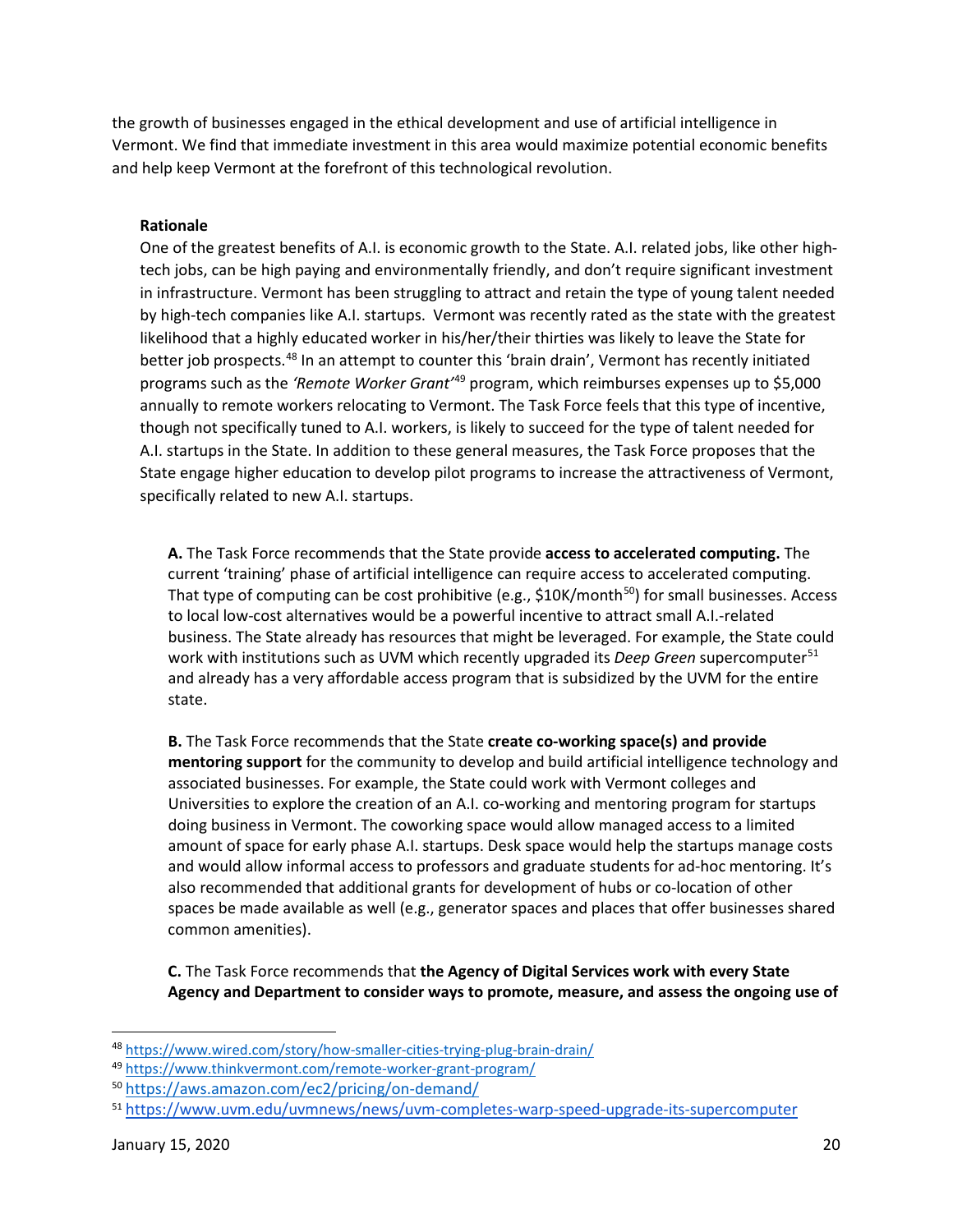**artificial intelligence** to improve efficiency and functioning of State Government. We propose that the Commission created above be tasked to initiate this effort and track its progress.<sup>[52](#page-20-0)</sup>

**D.** The Task Force recommends that the State **experiment with a variety of small grants and competitions, administered by the Agency of Commerce and Community Development, to promote the development and use of artificial intelligence** to improve quality of life in Vermont. Here are some examples of possible categories of grants and competitions:

i. The State should **create a small grants program for towns and municipalities to promote the use of A.I. for the public good** in local government and town operations. For example, these grants can fund systems like that developed by the Town of Manchester which invested in a video system allowing actions in high school sports games to be streamed to the public.<sup>[53](#page-20-1)</sup> Similar investments through small grants could make government and other public meetings more accessible through artificial intelligence throughout the state.

ii. The State should **create a grants program for small business innovation that promotes ethical use of A.I.** and identifies pressing issues for Vermont and it's A.I. solutions.

iii. The state should **create a regular cadence of A.I. competitions/"***hackathons***[54"](#page-20-2), which incent the public to create innovative uses of artificial intelligence to solve state problems** and improve the lives of Vermonters. Examples would be to engage organizations like *'Code for Vermont'* to create A.I. Hackathons for public good.

## **5. INCREASED EDUCATION AND OUTREACH PROGRAMS**

The Task Force proposes that the Vermont Legislature work with the Agency of Education to create programs to increase awareness of artificial intelligence among students, teachers and the general public.

### **Rationale**

The Task Force believes that an educated populous is the best way to prepare the State for the growth of artificial intelligence. The Task Force therefore proposes that the State engage higher education institutions to develop pilot programs to increase STEM and A.I. outreach programs for each of the following populations. Specifically, the project will involve the following content for each target audience:

**A.** For **Vermont's K-12 students**, the Task Force recommends that the Vermont Agency of Education, working in partnership with Vermont higher education institutions, develop pilot programs (e.g., *First Robotics)* in local schools to increase the exposure of students to A.I. technologies, including the benefits and potential risks of A.I. technologies from a personal and societal perspective and the ethical standards for their development and use. The focus will be on building a passion and interest in STEM *(Science, Technology, Engineering and Math)* careers,

<span id="page-20-2"></span><span id="page-20-1"></span><span id="page-20-0"></span><sup>54</sup> <https://www.techopedia.com/definition/23193/hackathon>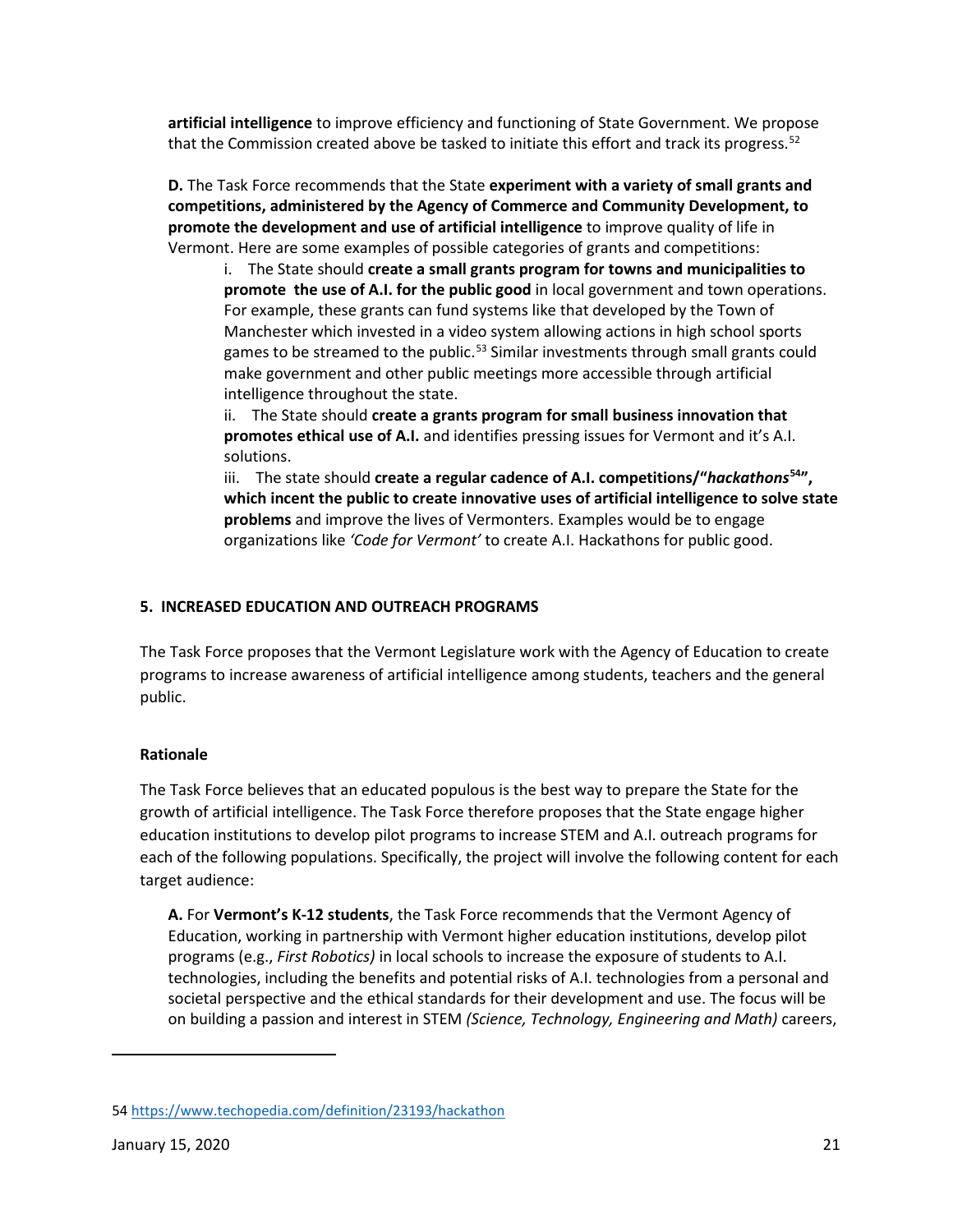while promoting responsible employment of the technologies involved. These projects will serve the double purpose to increase the skills of students interested in technology and expand the Vermont workforce of the future in new technologies including artificial intelligence.

**B.** For **Vermont K-12 teachers**, the Task Force recommends that the Vermont Department of Education working with the Vermont higher education institutions 1) organize outreach efforts to better serve Vermont's K-12 teachers involved in STEM education, and 2) provide additional training opportunities to help keep pace with rapidly evolving technologies such as artificial intelligence. The Vermont Agency of Education should be mandated, again working with higher education institutions, to create a training program specifically for those who teach Computer Science that includes maintained proficiency in A.I. and new computer science technologies. These specially trained teachers would enable students to acquire the relevant skill set for the STEM jobs needed in the state.

**C. For the Vermont public, the Task Force recommends that** the permanent Commission recommended in this report be charged with developing public events to educate the Vermont public on A.I. and emerging technologies including the benefits and risks and the ethical standards for their development and use. The commission should work with the State Government and civic organizations (e.g., Vermont Humanities Council; professional organizations, such as the Vermont Academy of Science and Engineering, the Vermont Bar Association and the Vermont Medical Society; makerspaces, libraries) to deliver these public events around the state reaching audiences of all ages. This outreach may include public talks, seminars, peoples' assemblies, demonstrations, debates, hackathons, websites, etc.

### **6. RETRAINING AND RESKILLING WORKERS**

Recognizing that A.I. will change the nature of work nationally and in Vermont, there is a pressing need to retrain and train the existing and emerging workforce in the new skills that are needed to work with and on A.I. and other new technologies in a way that keeps pace with technological change. The Task Force recommends that the University of Vermont and the State colleges develop affordable and schedule appropriate courses for continuing education and worker retraining in to update technical skills in a way that is aligned with the 2019 Vermont Science and Technology plan and strategies.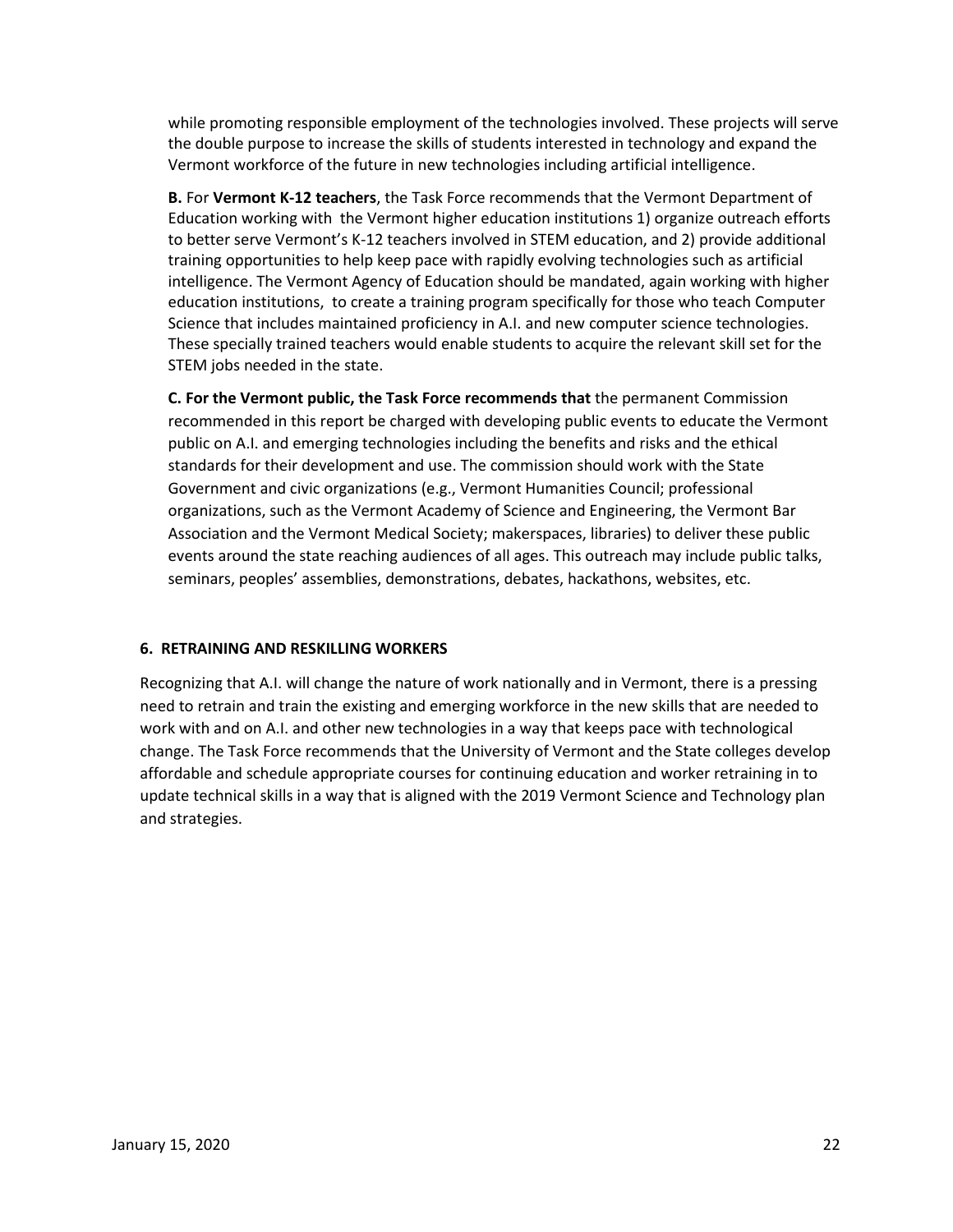# PART 4: CONCLUSION

The Vermont Artificial Intelligence Task Force concludes that immediate action by the State of Vermont will maximize the benefits and minimize the risks of artificial intelligence. Artificial intelligence is a field that is growing and changing at increasing speeds, so fast that traditional structures of governance will eventually struggle to keep up. The State of Vermont should make investments in the promotion of the ethical development and use of artificial intelligence in Vermont through economic incentives, public/private partnerships, and the use of state resources through agency spending. A permanent Artificial Intelligence Commission, guided by a Code of Ethics, should cultivate ongoing research, outreach, engagement, education, and oversight through a public process. The ethical use and development of artificial intelligence can help to solve our greatest problems and improve quality of life while respecting the liberties and values Vermonters hold dear.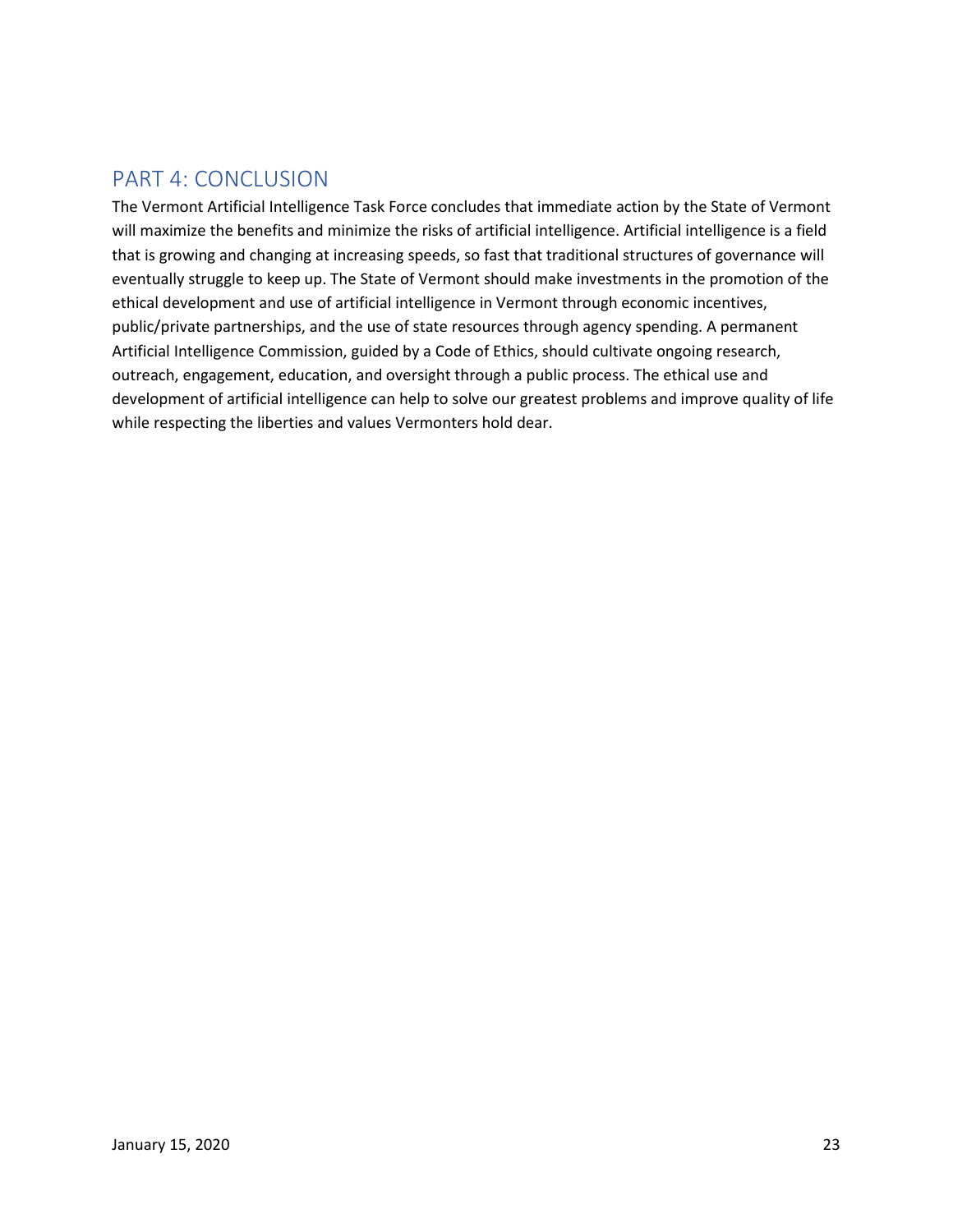# APPENDICES

# A. STATUTORY CHARGE

### **No. 137. An act relating to the creation of the Artificial Intelligence Task Force. (H.378)**

It is hereby enacted by the General Assembly of the State of Vermont:

### Sec. 1. ARTIFICIAL INTELLIGENCE TASK FORCE; REPORT

### (a) Creation. There is created the Artificial Intelligence Task Force to:

(1) investigate the field of artificial intelligence; and

(2) make recommendations on the responsible growth of Vermont's emerging technology markets, the use of artificial intelligence in State government, and State regulation of the artificial intelligence field.

(b) Definition. As used in this section, "artificial intelligence" means models and systems performing functions generally associated with human intelligence, such as reasoning and learning.

(c) Membership. The Task Force shall be composed of the following 14 members:

- (1) the Secretary of Commerce and Community Development or designee;
- (2) the Secretary of Digital Services or designee;
- (3) the Commissioner of Public Safety or designee;
- (4) the Secretary of Transportation or designee;

(5) one member to represent the interests of workers appointed by the President of the Vermont State Labor Council, AFL-CIO;

(6) the Executive Director of the American Civil Liberties Union of Vermont or designee;

(7) one member appointed by the Chief Justice of the Supreme Court;

(8) two members who are academics at a postsecondary institute, with one appointed by the Speaker and one appointed by the Committee on Committees;

(9) one member with experience in the field of ethics and human rights, appointed by the Vermont chapter of the National Association of Social Workers;

(10) one member appointed by the Vermont Society of Engineers;

(11) one member appointed by the Vermont Academy of Science and Engineering;

(12) one member who is a secondary or postsecondary student in Vermont, appointed by the Governor; and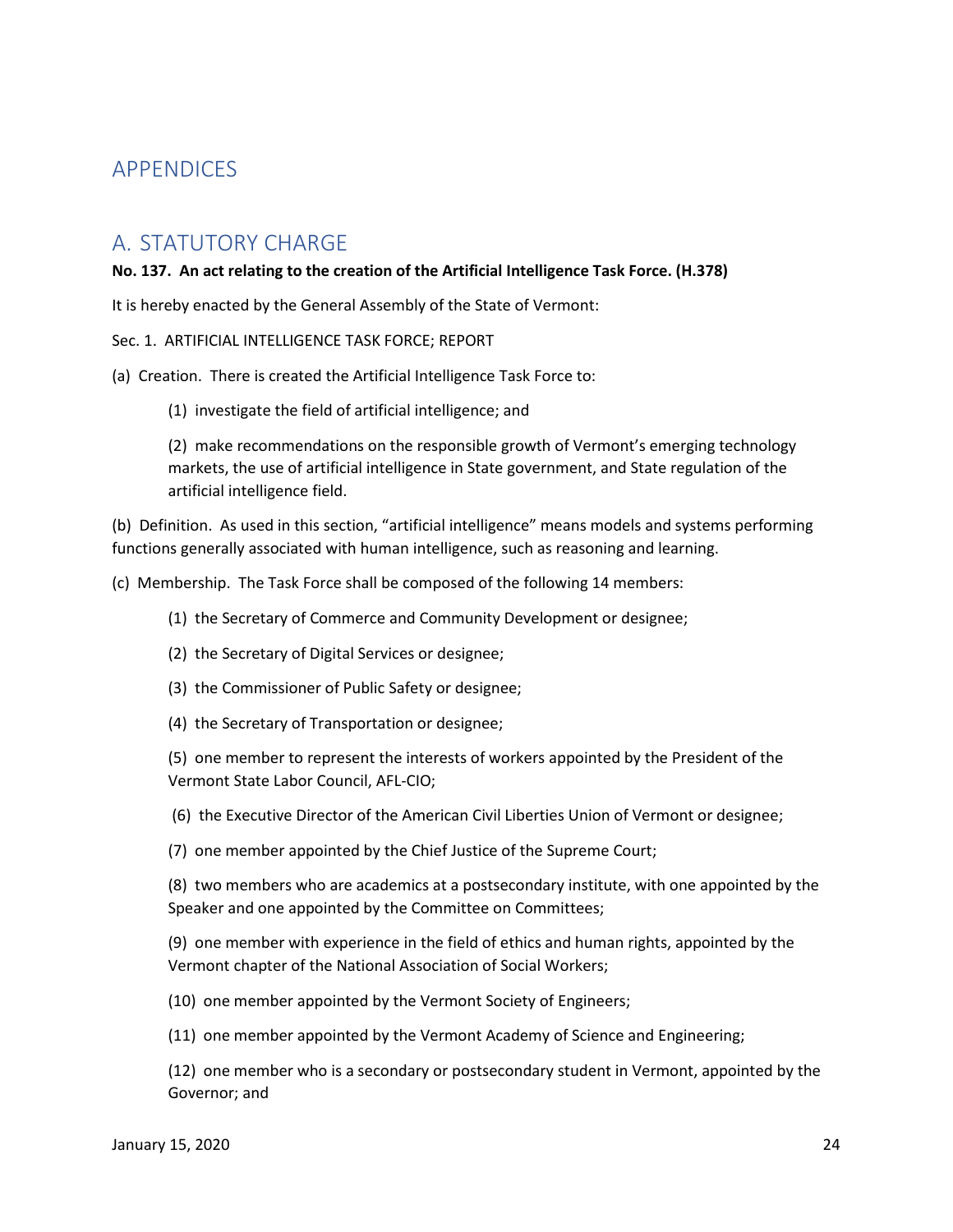(13) one member appointed by the Vermont Medical Society.

(d) Powers and duties. The Task Force shall study the field of artificial intelligence, including the following:

(1) an assessment of the development and use of artificial intelligence technology, including benefits and risks;

(2) whether and how to use artificial intelligence in State government, including an analysis of the fiscal impact, if any, on the State; and

(3) whether State regulation of the artificial intelligence field is needed.

(e) Meetings.

(1) The Secretary of Commerce and Community Development or designee shall call the first meeting of the Task Force to occur on or before

(2) The Task Force shall select a chair from among its members at the first meeting.

(3) The Task Force shall meet not more than 10 times and shall cease to exist on June 30, 2019.

(f) Quorum. A majority of membership shall constitute a quorum of the Task Force.

(g) Staff services. The Task Force shall be entitled to staff services of the Agency of Commerce and Community Development.

(h) Reports. On or before February 15, 2019, the Task Force shall submit an update to the Senate Committee on Government Operations and the House Committee on Energy and Technology. On or before June 30, 2019, the Task Force shall submit a final report to the Senate Committee on Government Operations and the House Committee on Energy and Technology that shall include:

(1) a summary of the development and current use of artificial

intelligence in Vermont;

(2) a proposal for a definition of artificial intelligence, if needed;

(3) a proposal for State regulation of artificial intelligence, if needed;

(4) a proposal for the responsible and ethical development of artificial intelligence in the State, including an identification of the potential risks and benefits of such development; and

(5) a recommendation on whether the General Assembly should

establish a permanent commission to study the artificial intelligence field.

(i) The update and report described in subsection (h) of this section shall be submitted electronically to the Senate Committee on Government Operations and the House Committee on Energy and Technology, unless otherwise requested.

Sec. 2. EFFECTIVE DATE

This act shall take effect on July 1, 2018.

January 15, 2020 25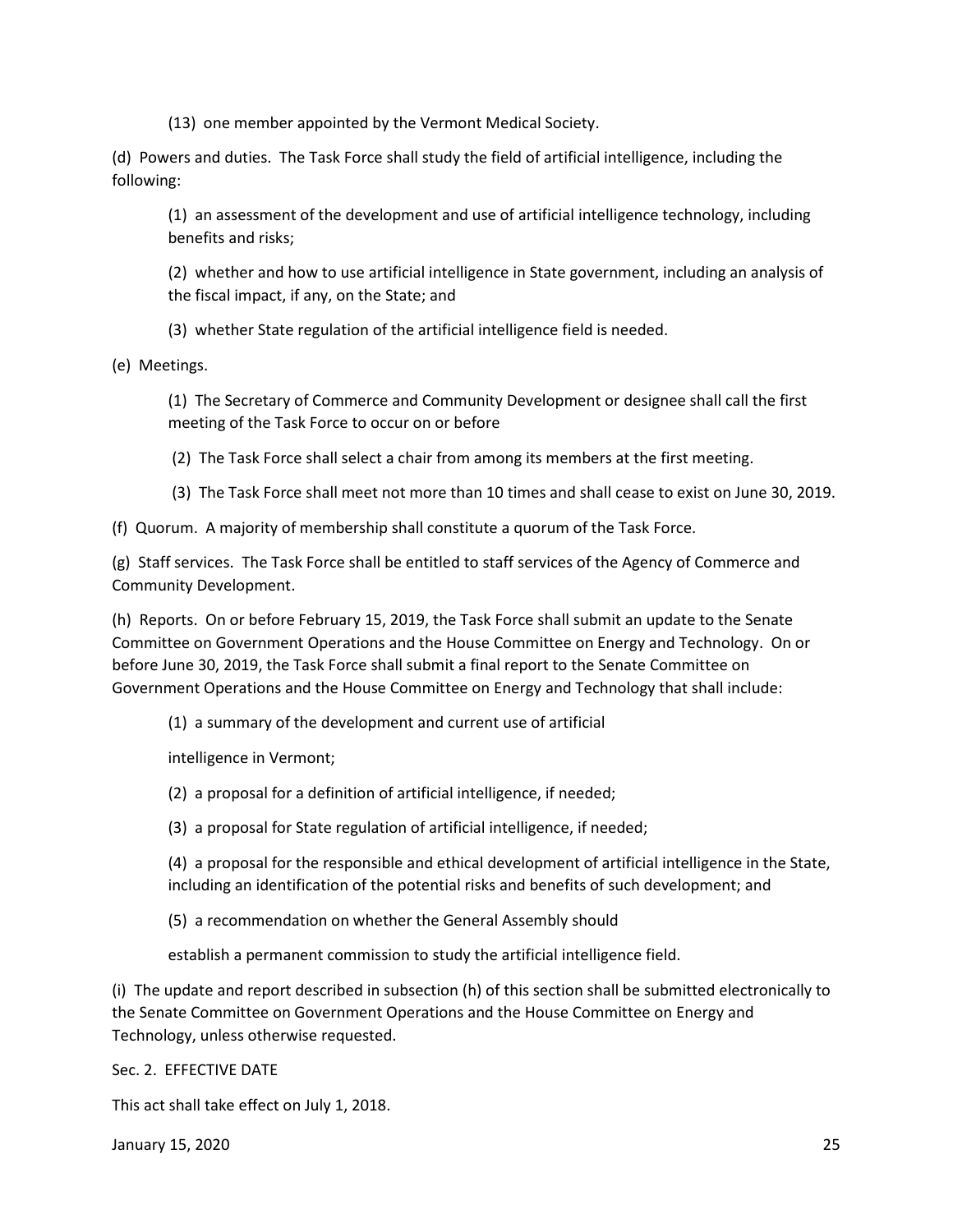# B. TASKFORCE MEMBERSHIP

| Jessica Vintinner                      | <b>Agency of Commerce and Community</b><br><b>Development Designee</b>  |
|----------------------------------------|-------------------------------------------------------------------------|
| <b>Mark Combs</b>                      | Agency of Digital Services Designee                                     |
| <b>Christopher Herrick</b>             | Department of Public Safety Designee                                    |
| Joe Segale, P.E.                       | <b>Agency of Transportation Designee</b>                                |
| Jill Charbonneau                       | Vermont State Labor Council, AFL-CIO<br>Appointee                       |
| James Lyall                            | American Civil Liberties Union of<br><b>Vermont Designee</b>            |
| Justice (Ret.) John. A<br>Dooley       | Chief Justice of the Supreme Court<br>Appointee                         |
| Professor Donna<br>Rizzo               | Post Secondary Institute Appointee of<br>Senate Committee on Committees |
| <b>Professor Eugene</b><br>Santos, Jr. | Post Secondary Institute Appointee of<br>the House of Representatives   |
| Rep. Brian Cina                        | <b>National Association of Social Workers</b><br>Appointee (VT Chapter) |
| Brian Breslend, P.E.<br>Chair          | Vermont Society of Engineers Appointee                                  |
| Dr. John Cohn                          | Vermont Academy of Science and<br><b>Engineering Appointee</b>          |
| <b>Milo Cress</b>                      | Secondary/Postsecondary Appointee of<br>Governor                        |
| Trey Dobson, MD                        | <b>Vermont Medical Society Appointee</b>                                |
| Kayla Dewey &<br>Ryan Flanagan         | Legislative/Administrative Support                                      |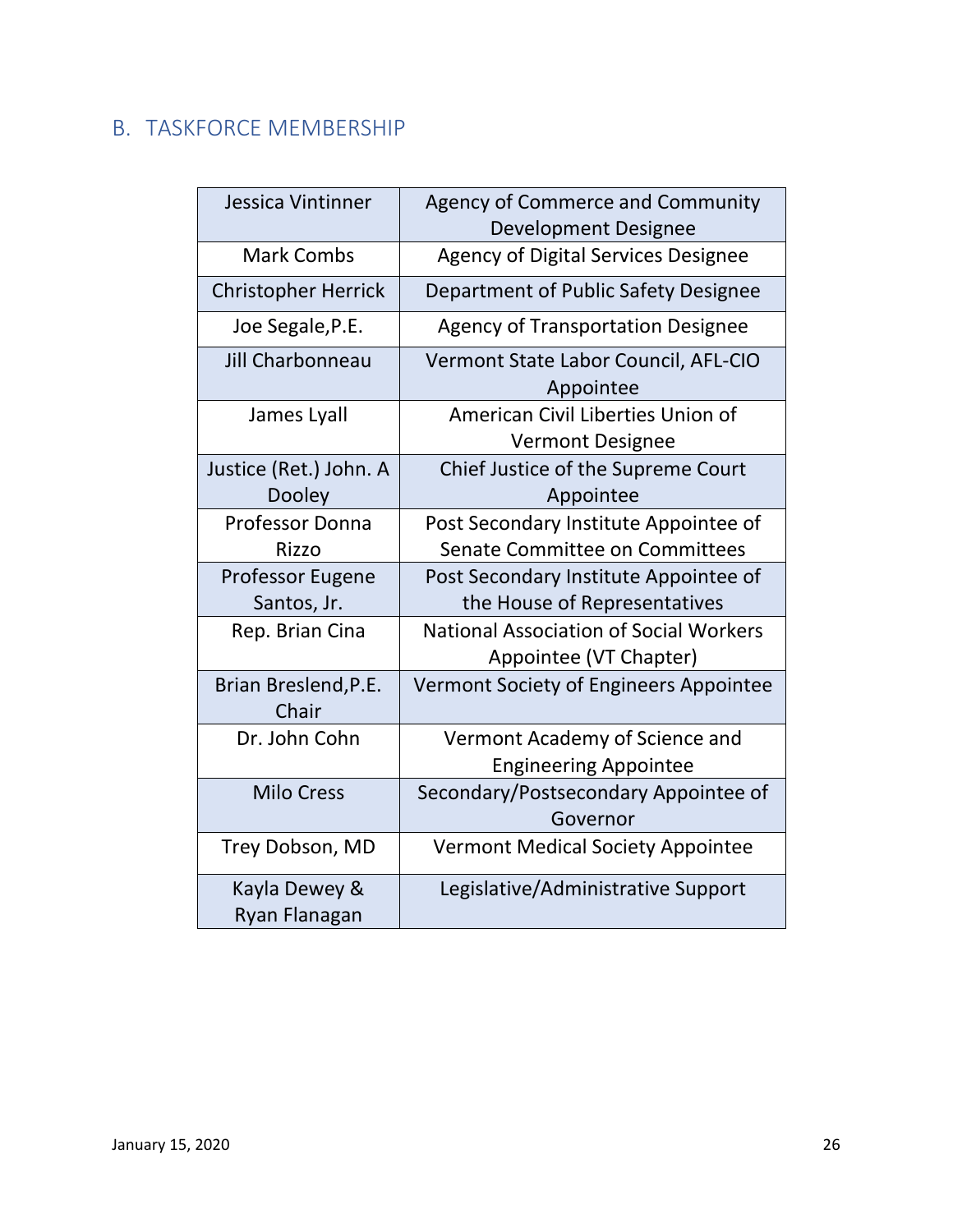# C. FULL TASK FORCE MEETING AGENDAS & MINUTES

All Task Force meeting minutes and agendas can be found here: **<https://accd.vermont.gov/economic-development/artificial-intelligence-task-force>**

# D. PUBLIC HEARING ATTENDENCE LISTS & SUMMARIES; Written Comments on Proposed Final Report

### **Meeting #1:** 5/30/19 - *Generator Makerspace (Burlington, VT)*

**Attendees:** Nick Gingrow; John Burton; Maureen McElaney; Brie Hoblin; Joe O'Brien; Taylor Smith; Emily Piche; Addie Herbert; Matthew Silvia; Ben Allen; Tom Lyle; Davis McCarthy; Doug Webster; Leisa Fearing; Grace Ahmed; Sergei Serdyuk; Oddlie Cress; and Erin Hicks-Tibbles.

**Themes identified at meeting:** Transparency issues, using A.I. as an economic development tool, eliminating bias, and future of task force's efforts.

### **Meeting #2:** 6/25/19 - *Northern Vermont University (Lyndonville, VT)*

**Attendees:** Christian Bradley Hubbs; Marty Feltus; Kim Hemmer; Ken Linsley; Mark Whitworth, Senator Jane Kitchel; Representative Kitty Toll; Representative Scott Campbell; and Jody Prescott.

**Themes identified at meeting:** Autonomous vehicles, privacy concerns, effect on taxes, and different applications.

### **Meeting #3:** 10/1/19: *Montshire Museum (Norwich, VT)*

**Attendees:** Peter Rousmaniere; Grace Elletson; Jeff Chu; Paige Greenfield; Marcos Stafne; Devin Bates; Keith Tookey; and Chico Eastridge.

**Themes identified at meeting:** Current definition of A.I., ensuring equity in A.I. use, net job gain/loss, and how to best regulate this technology.

### **Meeting #4:** 10/10/19 - *Park House Activity Room (Manchester, VT)*

**Attendees:** Jon Mathewson; Dave Potter; Emmett Stahl; Andrew McKeever; Ryan Van Meter; and Mike Cole.

**Themes identified at meeting:** Manchester's autonomous streaming system, ownership of A.I. systems, use of A.I. in healthcare and law enforcement, and effects on democracy.

### **Meeting #5:** 10/17/19 - *Champlain Valley Exposition (Essex Junction, VT)*

**Attendees:** Michelle Weissman; Jeremy Huckins; Anselm Bradford; Eric Stormfield; Craig Roskam; Angelo Dorta; Eric Bronson; Christopher Pepe; Polly Mangan; Monique Bogue; Tom Dinitz; Paul Garrett; Fred Thodal; Sherra Bourget; Henry Amistadi; Michael Rooney; Chris Miller; John Villere; Benny Boas; Mike Veruxi; Alexana Wolf; Maureen McElaney; John Burton;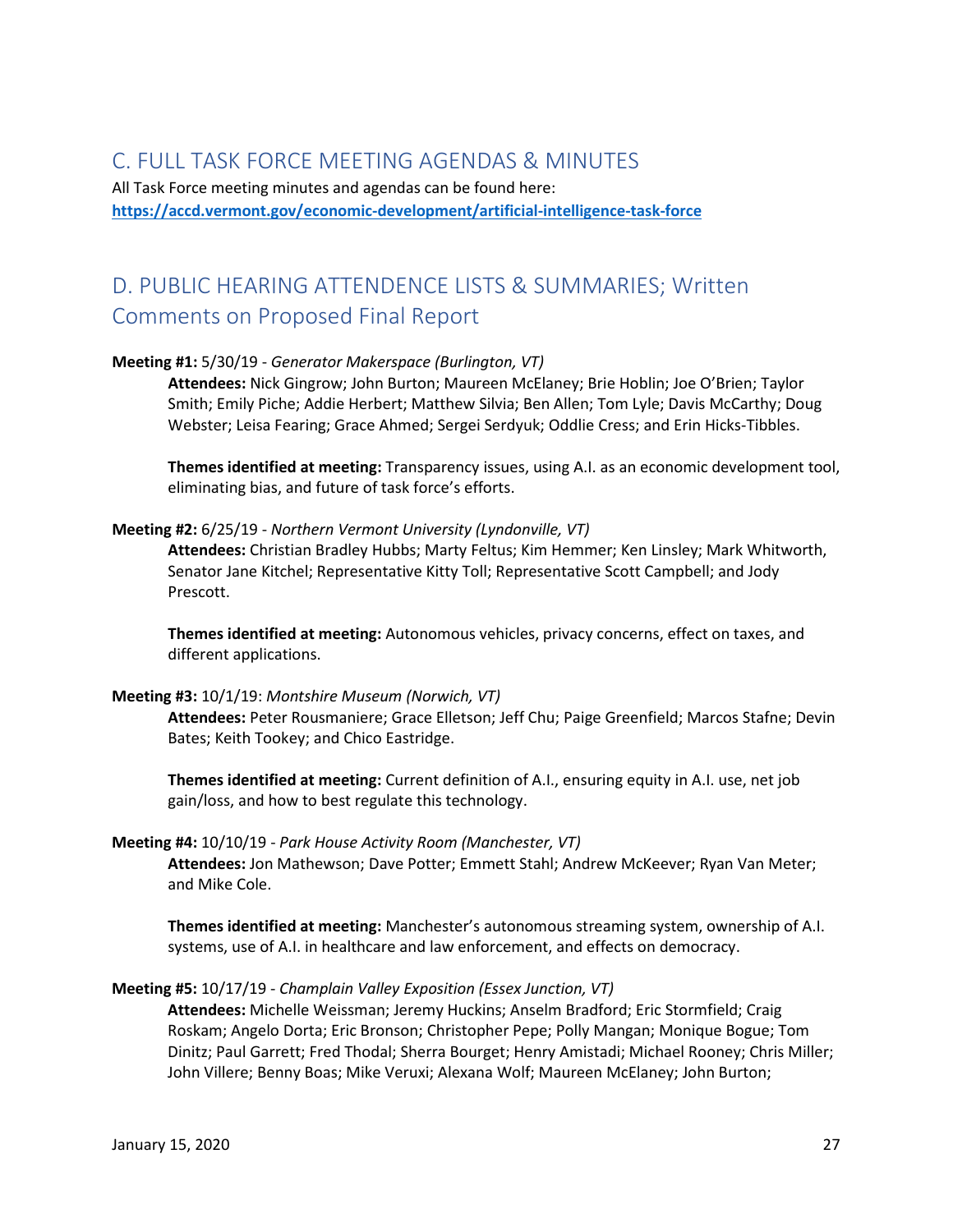Dongdong Lin; Henry Wu; Coumba Winfield; George Eget; Brandon Mattiolo; Spencer Thomas; and Michael Bradshaw.

**Themes identified at meeting**: A.I. education, A.I. *vs.* machine learning *vs.* neural networks, and how to best ensure security/consumer protection with this technology.

# Written Comments

### **From: Mike Cole (Vermont STEMcorps LLC)**

Sent: Tuesday, January 7, 2020 6:27 PM To: Flanagan, Ryan Cc: Keefe, John Subject: *Re: AI Task Force's Final Report*

Hi Ryan,

Thanks for sending out the draft report.

First, regarding the definition of AI on page 5: While I appreciate that the Task Force was faced with numerous definitions from numerous sources, the Merriam-Webster definition is undoubtedly the lowest common denominator, and isn't adequate. Instead, I recommend that the Task Force use the AI definition that's in the Glossary Section of the EU Guidelines.

*"Artificial intelligence (AI) systems are software (and possibly also hardware) systems designed by humans78 that, given a complex goal, act in the physical or digital dimension by perceiving their environment through data acquisition, interpreting the collected structured or unstructured data, reasoning on the knowledge, or processing the information, derived from this data and deciding the best action(s) to take to achieve the given goal. AI systems can either use symbolic rules or learn a numeric model, and they can also adapt their behaviour by analysing how the environment is affected by their previous actions.*

*As a scientific discipline, AI includes several approaches and techniques, such as machine learning (of which deep learning and reinforcement learning are specific examples), machine reasoning (which includes planning, scheduling, knowledge representation and reasoning, search, and optimization), and robotics (which includes control, perception, sensors and actuators, as well as the integration of all other techniques into cyber-physical systems)."*

I also think the definitions section in the report needs to be expanded. The Vermont Legislature and the public would benefit greatly from the Task Force differentiating different types of "AI" by defining (at least) these 3 categories:

- \* Artificial Narrow Intelligence (ANI)
- \* Artificial General Intelligence (AGI)
- \* Lethal Autonomous Weapons Systems (LAWS)

Doing so will help progress move forward in areas where AI is (or can be) "good", without being stymied because of problems/concerns in areas where AI is (or can be) "bad".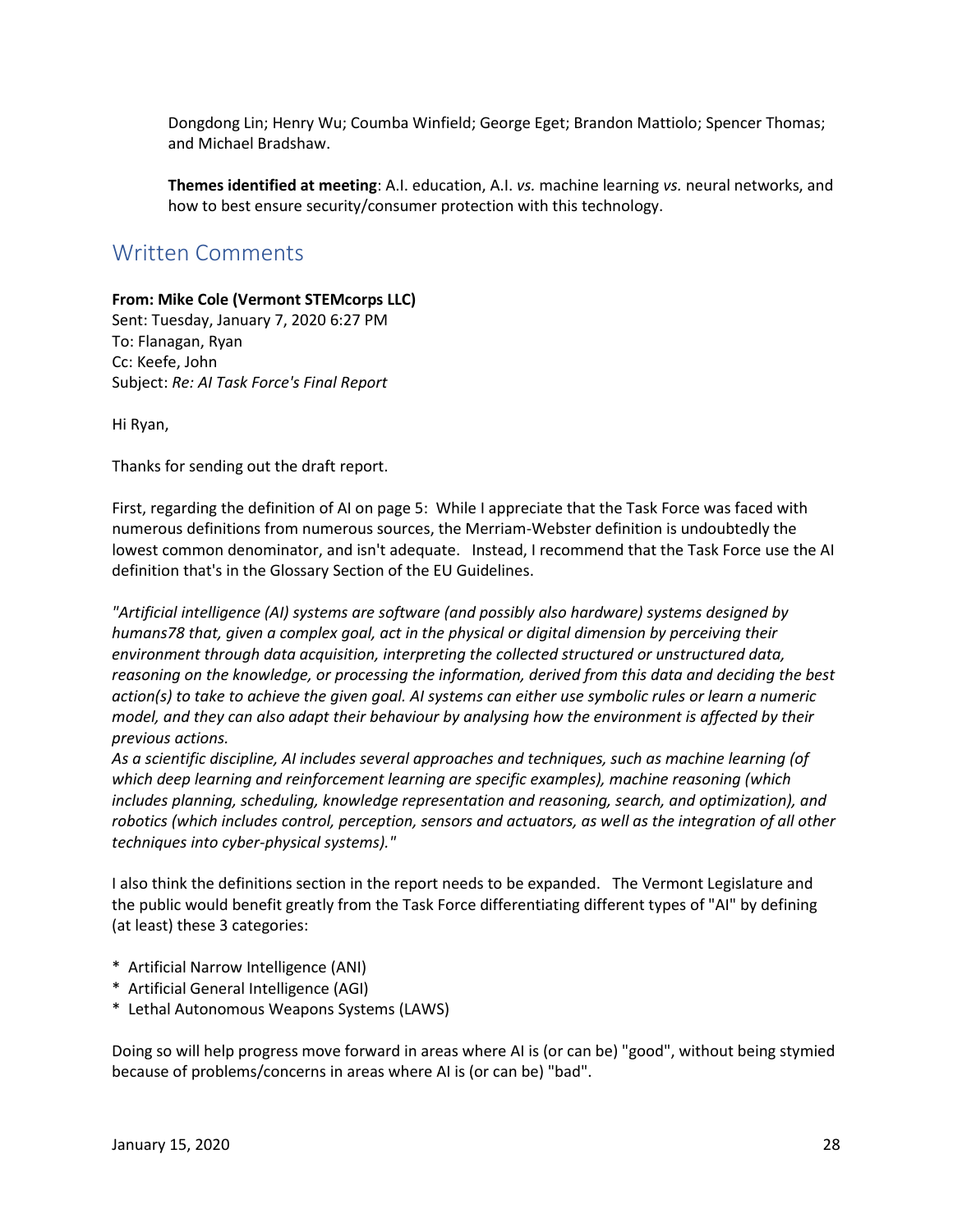Second, looking at the report's proposed Code of Ethics (CoE), while it generally follows the EU Guideline's, it also abbreviates many of them, to a degree that important points are lost. For example, the following section was in the EU Guidelines on Democracy/Justice/Law but were edited out in the Commission's draft CoE:

*"AI systems must not undermine democratic processes, human deliberation or democratic voting systems. AI systems must also embed a commitment to ensure that they do not operate in ways that undermine the foundational commitments upon which the rule of law is founded, mandatory laws and regulation, and to ensure due process and equality before the law."*

In my opinion, this should in Vermont's CoE. Similar editing happens in several other sections of the draft CoE. I recommend that the proposed CoE more closely/thoroughly follow the EU Guidelines, and only exclude those sections/parts that are specifically for Europe and contrary to principles/practices in Vermont/USA.

And third, I recommend the Task Force consider adding an Appendix to the report of recommended additional reading. While I don't expect the Legislators will have the time to dig into it, the Task Force is a diverse team of highly skilled individuals from industry, government, and academia. By starting a recommended reading list now, the Task Force will be setting a standard that hopefully a permanent oversight commission on AI will continue to follow. There's lots of discussion already happening worldwide on AI, and lots of resources are available. (Isaac Newton's quote about him seeing further because he stood on the shoulders of giants applies here).

Overall, kudos to you and the Task Force on the draft --- you've all done a great job with it, and you deserve much thanks and credit for it!!!!

With kind regards,

Mike Cole Vermont STEMcorps LLC

### **From: Stephanie Seguino (Department of Economics University of Vermont)**

Testimony on the Impact of AI and Robots on Employment, Wages, and Inequality February 22, 2019

Good afternoon, Members of the Task Force. I am testifying in my capacity as Professor of Economics at the University of Vermont. My area of specialization is labor markets and the macroeconomy with a focus on trends in inequality. I have prepared a PowerPoint presentation and here highlight the main points I would like to make regarding the impact of trends in the use of artificial intelligence (AI) and robots on labor markets, in particular wages and unemployment. I will share with you a synthesis of the research on this topic, as well as my assessment of it and thoughts on policies to mitigate negative effects of coming technological changes.

The central question that has been raised in the current debate about AI and robotization relates to whether these technological changes risk creating widespread unemployment, falling wages, and worsening income and wealth inequality. The context in which this debate takes place is the growth of inequality in the US and globally since the mid-1970s. The share of national income going to the very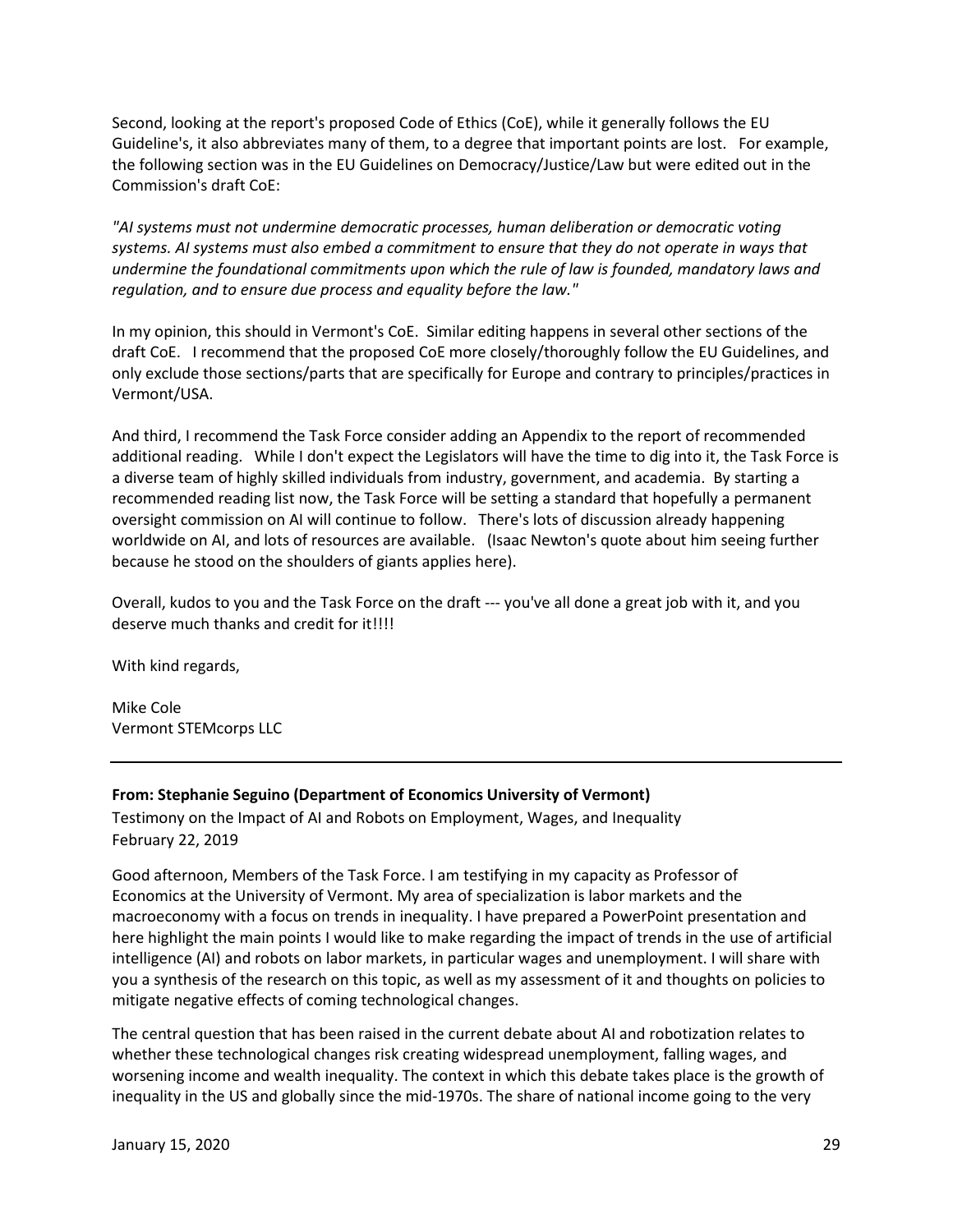rich has increased dramatically over that the last 40 years to a level not seen since the year prior to the Great Depression. Further, the labor share of income—that is, the share of national income going to workers—has declined as wages have failed to keep up with productivity growth. These trends affected low-wage workers first—particularly those with a high school education or less and, more generally, blue collar workers. However, more recently, we also observe that even for the college educated, wages have stagnated since 2000. These trends have been accompanied by a decline in the labor force participation of working age adults, rising insecurity of work, and an increase in the share of workers with multiple jobs due to short hours. This brief summary underscores the anxiety with which new forms of TC are taking place, reflecting concerns about job shortages and rising inequality in the future.

In this context, I would like to make the following points:

• AI and robots are a newer form of technological change (TC) but TC has been a fact of life in capitalist economies since the 1800s. Until now, TC has been accompanied by the growth of productivity and employment, despite the fact that much TC has been labor-saving (i.e., labor-replacing). The newer types of technological change differ from the past, however, in that they not only substitute for routinized tasks and brawn; they also supplant cognitive tasks, with a greater potential for affecting middle- and high-income workers.

• Recent studies have emphasized the potential loss of entire occupations due to TC. Frey and Osborne (2013), using data on 700 occupations, find that 47% of US employment is at risk of elimination in the next 10-20 years due to computerization. This is a theoretical paper that evaluates the probability occupations will be computerized based on the problems engineers need to solvein order for jobs to be automated. The characteristics of those problems are matched to different occupational characteristics. Jobs that are least susceptible to computerization are those that demand dexterity and manipulation, creative intelligence, and social intelligence. The authors find that the most vulnerable jobs are in office and administrative support, sales and related occupations, and production jobs. Those with the least exposure are jobs requiring social intelligence (education, healthcare, arts, media, management and business) and creative intelligence (STEM).

• The outcome of these and other processes (such as globalization) has been job polarization. Middleincome jobs are in decline, especially those in manufacturing. At the two extremes, there has been a growth of knowledge-intensive jobs as well as low-wage service jobs.

• A key question regarding the impact of new forms of TC is whether the quantity of jobs is fixed or not. One view is that TC will replace workers (or at least some tasks of workers), lowering overall labor demand and driving up unemployment. This prediction assumes that the number of jobs is fixed and thus any TC that replaces workers will lead to increased unemployment. This is a not necessarily the case since TC is likely to stimulate job growth in other occupations. Also, government policy can influence the impact of TC on unemployment and wages.

• More detailed analyses, including those by David Autor and others, emphasize that every occupation includes a variety of tasks, not all of which are susceptible to elimination from AI and robots. Predictions of entire occupations being eliminated are, as a result, overstated. A more likely scenario than the complete elimination of occupations is that the range of tasks performed will change with TC, as they have, for example, with bank tellers, administrative assistants and even radiologists. Moreover, evidence from history shows that the effects of TC on productivity growth in some occupations can spur increases in demand for labor in other occupations.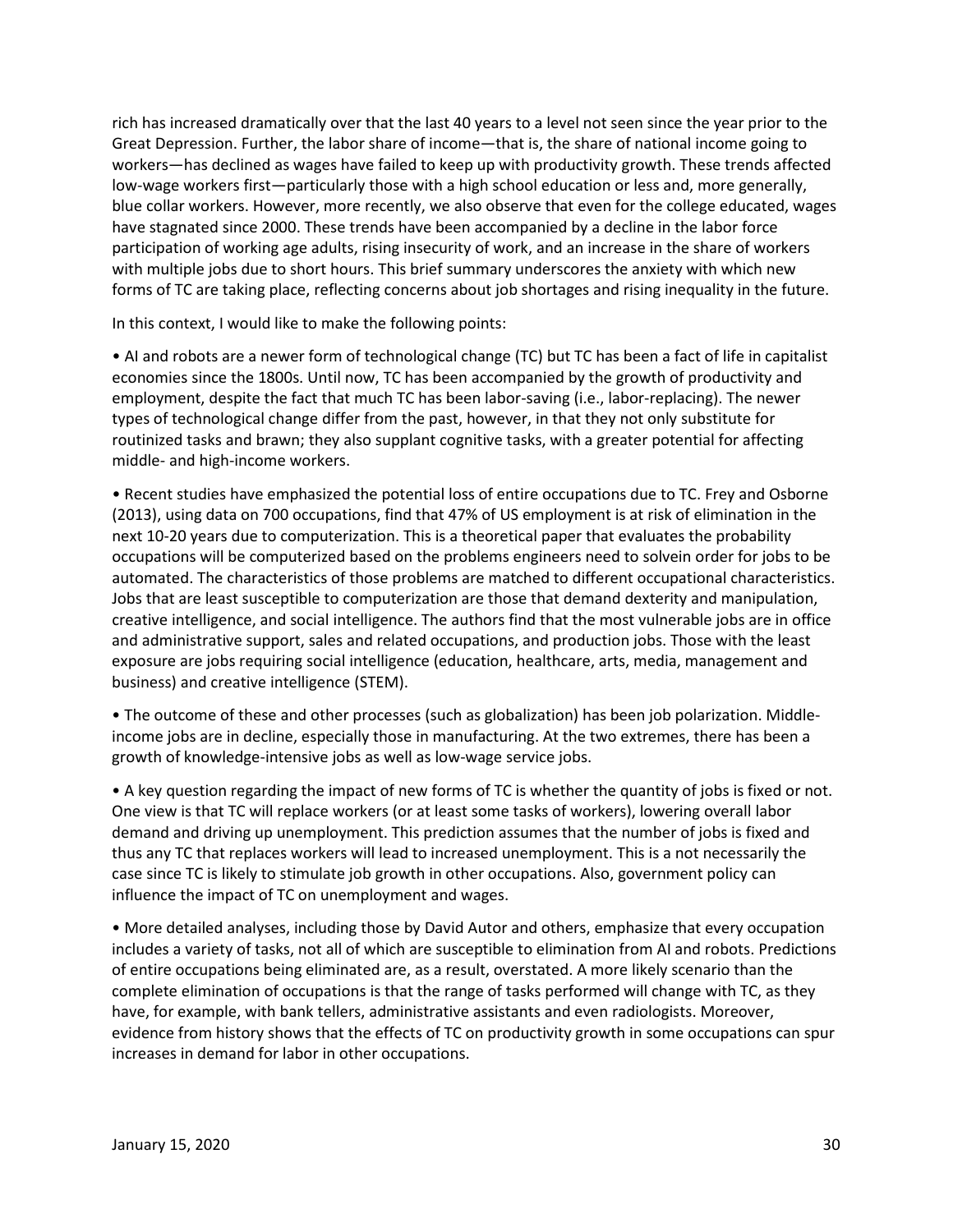• How the benefits of productivity growth are distributed will affect how TCaffects workers and employment opportunities. TC in theory should raise productivity (that is, increase output per worker). There are four possible ways to distribute the benefits of productivity growth from AI and robots.

1. Firms could lower prices of the goods they sell. This would stimulate demand and employment.

2. Firms could also share the gains of productivity growth with workers in the form of higher wages, again stimulating demand and job growth.

3. Firms could reduce worker hours, without reducing wages.

4. Or firms could retain the benefits of productivity growth in the form of higher profits. This would widen inequality and would be likely to lower demand and employment. The latter outcome has been the trend since the mid-1970s, contributing to the growth of inequality. The key factor in how the benefits of TC are distributed is the relative bargaining power of workers and firms as well as how competitive markets are. The greater the degree of concentration in industries, the more likely firms are to retain the benefits of TC in the form of higher profits rather than lowering prices or raising wages. More than 75% of US industries have experienced an increase in concentration levels over the last two decades. This factor, along with globalization, a declining value of the minimum wage, and the decline of unions have weakened the bargaining power of workers over the last 3 decades. These factors, more than TC, have contributed to the growth of inequality and downward pressure on worker wages.

• Government can attenuate these negative effects on wages and unemployment, including negative effects of TC, through a variety of actions:

- 1. Implementation of robust worker retraining programs for displaced workers
- 2. Increase in the minimum wage to boost worker bargaining power
- 3. Improvement and equalization educational outcomes across groups (particularly by class and race)
- 4. Support for lifetime learning,

5. Use of tax policy to insure fair distribution of benefits of TC, such as by taxing robots, raising the top marginal tax rates, and adopting a Universal Basic Income.

# E. ARTIFICIAL INTELLIGENCE INVESTGATIONS BY STATE AND LOCAL GOVERNMENT; FEDERAL POLICY

### ARTIFICIAL INTELLIGENCE INVESTIGATIONS IN STATE AND LOCAL GOVERNMENT

As the text states, Vermont was the first state to launch a formal investigation into artificial intelligence and recommended policies with respect to development and use. It was preceded by one City investigation in New York City and has been followed by two state investigations by New York State and the State of Alabama. The following is a description of these activities and more narrowly focused investigations in other states, along with one report from a quasi-state agency in California. It also describes a new proposed policy from the United States Office of Management and Budget.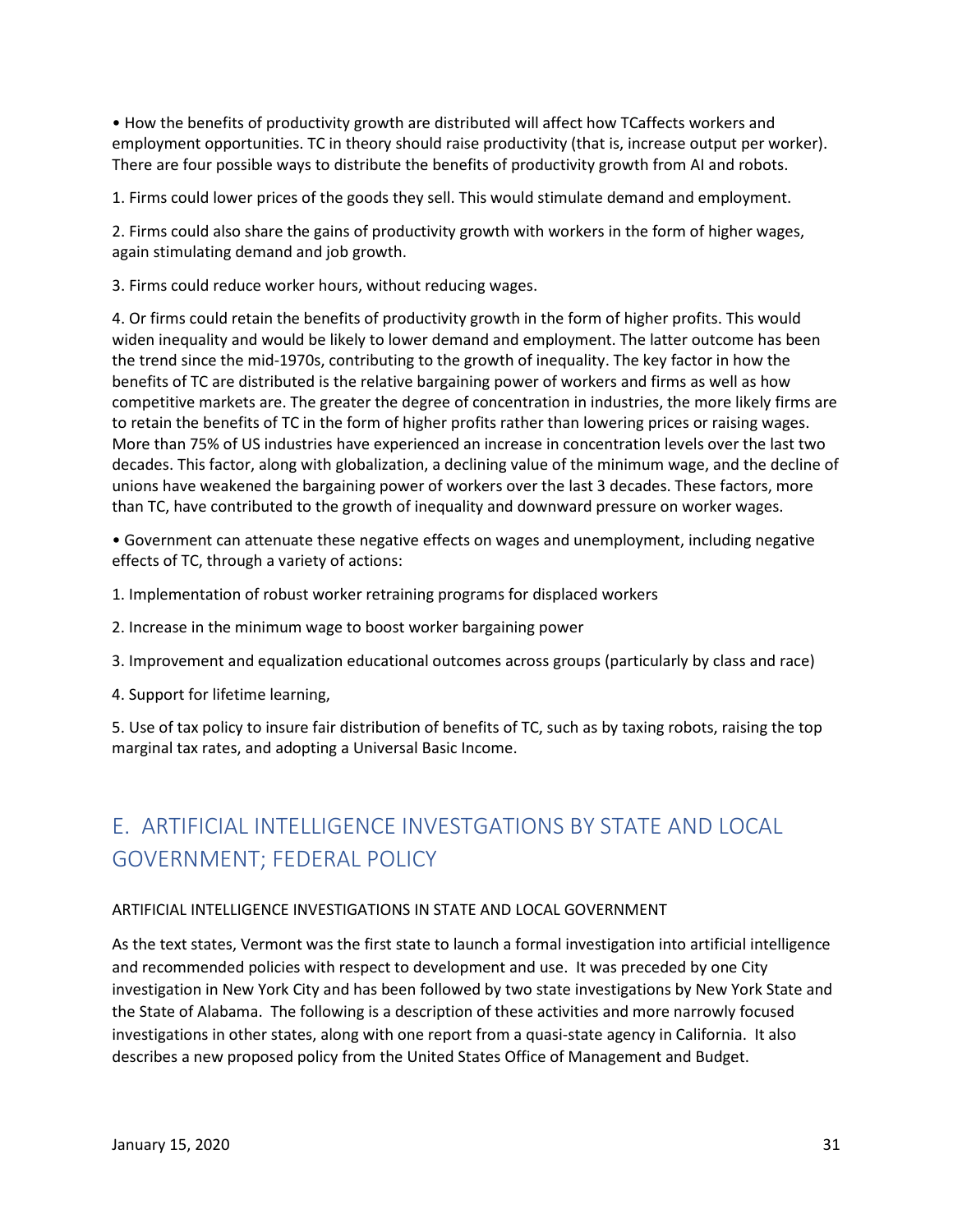1. New York City – The New York City Automated Decision Task Force was created by New York City Local Law 49 of 2018. The Task Force was required to investigate and make recommendations with respect to New York City Agency automated decision systems. The law defines an automated decision system as "automated decision system used by an agency to make or assist in making decisions concerning rules, policies or actions implemented that impact the public." New York City Local Law 49 of 2018, § 1(a).<sup>[55](#page-31-0)</sup>

The Task Force was appointed by the Mayor and must include, among others, two types of members: (a) "persons with expertise in fairness, accountability and transparency relating to automated decision systems" and (b) "persons affiliated with charitable corporations that represent persons in the city affected by agency automated decision systems." See New York City Local Law 49 of 2018 § 1(a)(2). In fact, most of the members are officials in the New York City Government.

The Task Force reported in November of 2019. The report is on the New York City website at [https://www1.nyc.gov/site/adstaskforce/index.page.](https://www1.nyc.gov/site/adstaskforce/index.page)

Note that the mandate of this Task Force is much narrower than that of the Vermont Artificial Intelligence Taskforce because the inquiry was only into the effects of use of A.I. by New York City Agencies.

2. New York State – Act No. 110 of 2019, adopted and effective July 24, 2019 created the New York state artificial intelligence, robotics and automation commission "to study and make determinations" on the following list of subjects<sup>[56](#page-31-1)</sup>:

"(a) current law within this state addressing **artificial intelligence**, robotics and automation;

(b) comparative state policies that have aided in creating a regulatory structure for **artificial intelligence**, robotics and automation, and whether such measures would be similarly effective in this state;

(c) criminal and civil liability regarding violations of law caused by entities equipped with **artificial intelligence**, robotics and automation;

(d) the impact of **artificial intelligence**, robotics and automation on employment in this state;

(e) the impact of **artificial intelligence**, robotics and automation on the acquiring and disclosure of confidential information;

(f) potential restrictions on the use of **artificial intelligence**, robotics and automation in weaponry;

<span id="page-31-0"></span><sup>55</sup> https://www1.nyc.gov/site/adstaskforce/index.page.

<span id="page-31-1"></span><sup>56</sup> https://www.nysenate.gov/legislation/bills/2019/s3971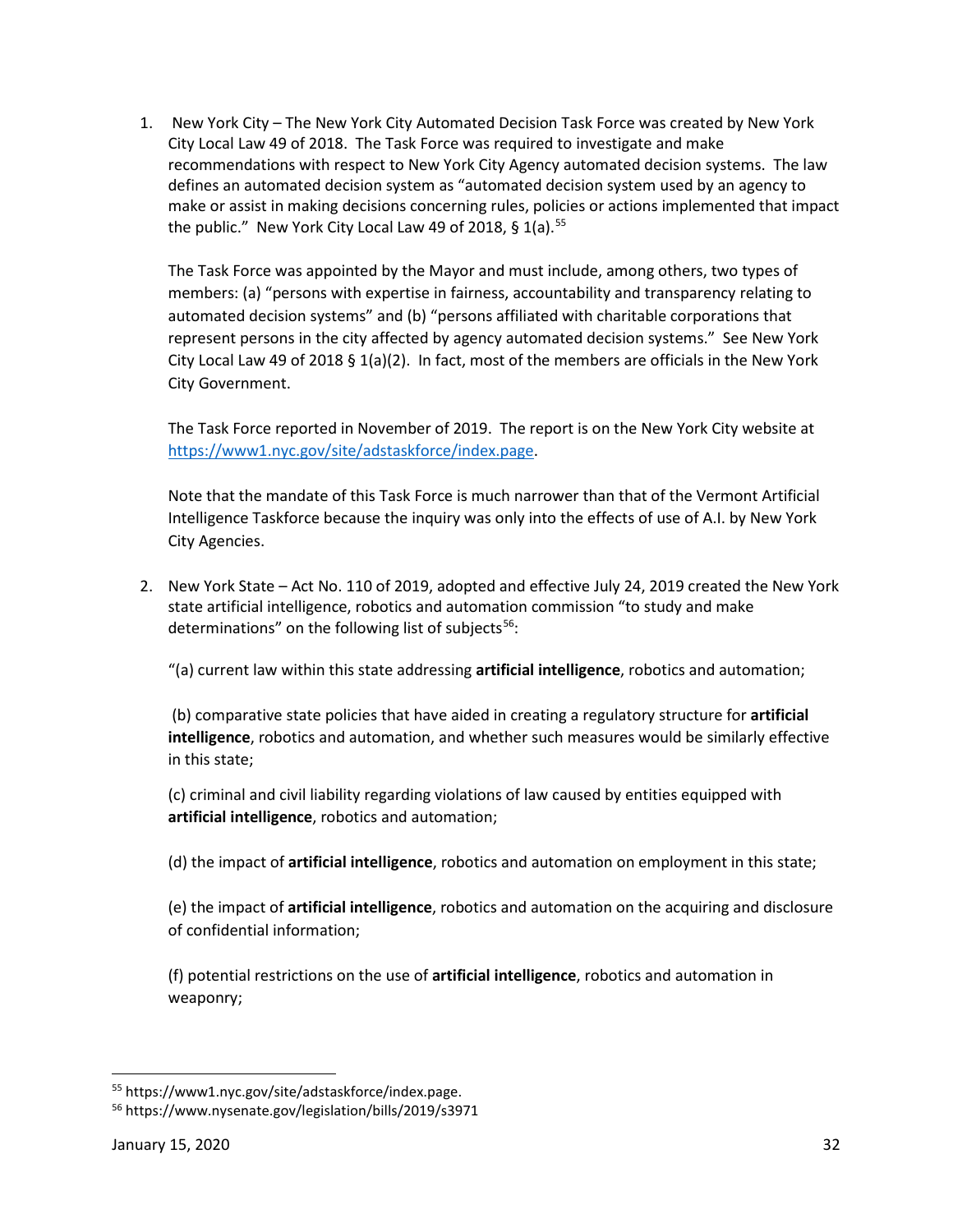(g) the potential impact on the technology industry of any regulatory measures proposed by this study; and

(h) public sector applications of **artificial intelligence** and cognitive technologies.

The commission has thirteen members, appointed generally by the Governor and Legislative leaders, plus one member appointed by the Chancellor of the State University of New York, and one appointed by the Chancellor of the City University of New York. The Commission must report by December 1, 2020.

A Governor's announcement of his signing of the bill and what is expected from the commission is at https://www.governor.ny.gov/news/governor-cuomo-signs-legislation-creating-new-statecommission-study-artificial-intelligence.

3. Alabama -- 2019 Alabama Laws Act 2019-269<sup>[57](#page-32-0)</sup> established the ALABAMA COMMISSION ON **ARTIFICIAL INTELLIGENCE** AND ASSOCIATED TECHNOLOGIES. It is charged with reviewing and

WHEREAS, tens of thousands of people rely on technology in the Alabama workplace; and the broad-based impact of the technology industry touches every community, company, and industry across Alabama; and

WHEREAS, Alabama has seen a 57 percent increase in the number of job postings related to emerging technologies, smart cities, drones, **artificial intelligence**, virtual and augmented reality, and blockchain; and WHEREAS, by the year 2026, net technology employment is projected to grow by 6.8 percent in Alabama; and WHEREAS, multiple technology occupations in Alabama have experienced yearly growth, including over 3.7 percent for software and web developers, over 3.1 percent for computer support specialists, and over one percent for network architects, administrators, and support specialists; and

<span id="page-32-0"></span><sup>&</sup>lt;sup>57</sup> The Act commences with a list of WHEREAS clauses relating to the impact of technology development on the Alabama economy:

WHEREAS, technology and **artificial intelligence** have the capacity to improve the lives of the citizens of this state; and

WHEREAS, the resources that are invested into Alabama's technology industry and **artificial intelligence** are critical to creating the industries of the future, including autonomous cars, industrial robots, and algorithms for disease diagnosis; and

WHEREAS, maintaining the nation's global leadership helps insure that technology is developed in a manner that is consistent with the nation's values, policies, and priorities; and it is important to have skilled workers and businesses in Alabama who are on the forefront in leading the country's development of technology and **artificial intelligence**; and

WHEREAS, as technological innovations take place, the quality of life improves; and

WHEREAS, in 2018, net technology related employment in Alabama increased by nearly 1,900 new workers, a 1.3 percent increase over 2017; since 2010, net technology employment has grown by over 10,000 new jobs with more than 147,000 workers; technology jobs account for approximately 7.1 percent of Alabama's workforce; and the technology sector had an estimated direct economic impact of \$13.4 billion, which is about 6.8 percent of Alabama's total economy; and

WHEREAS, Alabama's technology industry, including **artificial intelligence**, has a positive impact on the state's workforce and economy now and in the future; and

WHEREAS, our nation urgently needs workers and businesses skilled in **artificial intelligence** and capable of leading our country's development and application of **artificial intelligence** into the future; and

WHEREAS, it is imperative that **artificial intelligence** be developed in a way that does not compromise our American values, civil liberties, and freedoms; and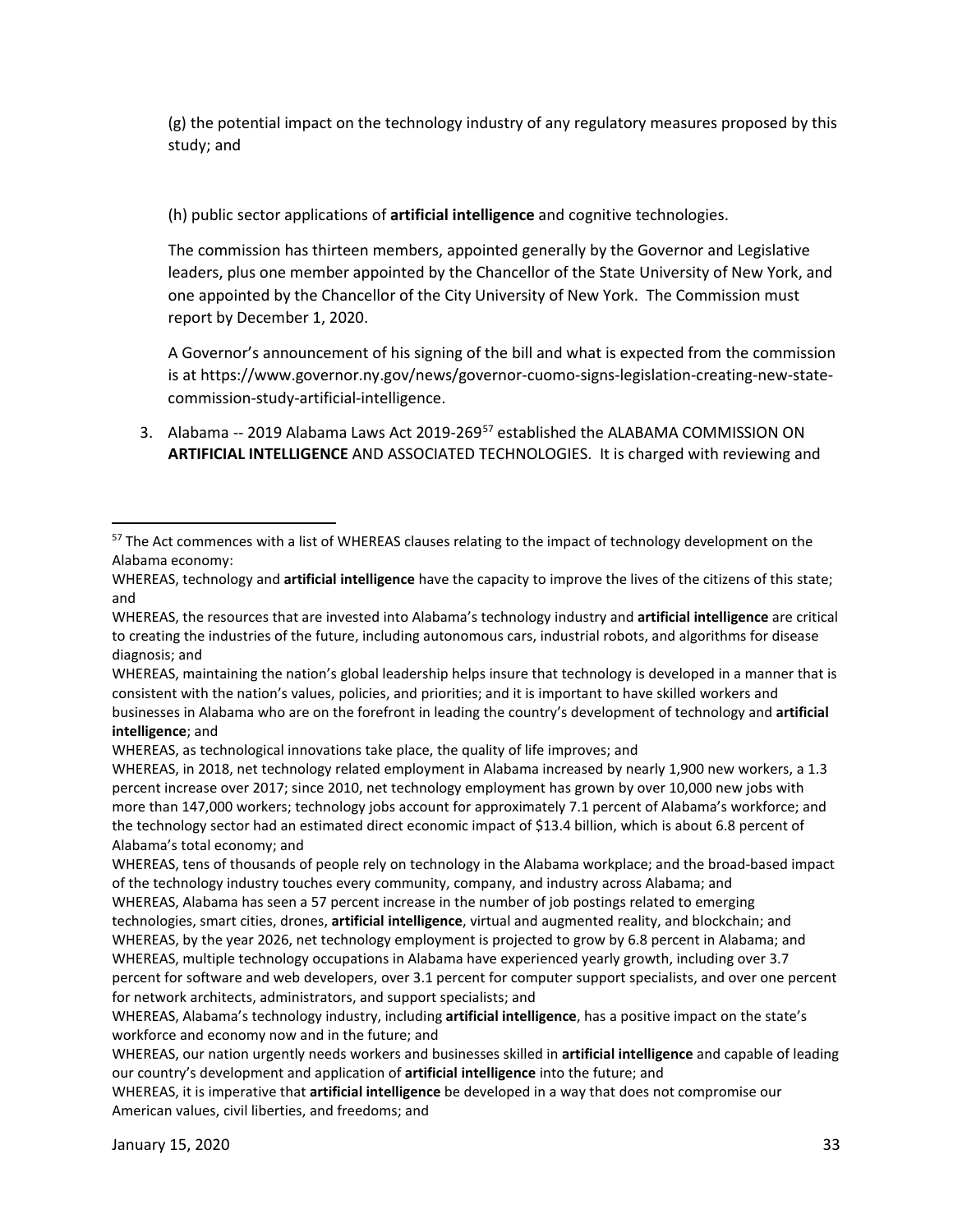advising the Governor and the Legislature "on all aspects of the growth of artificial intelligence and associated technology in the state and the use of artificial intelligence in governance, health care, education, environment, transportation, and industries of the future such as autonomous cars, industrial robots, algorithms for disease diagnosis, manufacturing, and other rapid technological innovations and their effect on society and the quality of life in a manner consistent with our American values and for the benefit of Alabama citizens. The commission shall consider whether the Legislature should establish a permanent commission on artificial intelligence."

The Commission has 18 members, all of which, other than legislators, must have one or more of the following qualifications: Expertise in matters relating to artificial intelligence, workforce development, technology, ethics, privacy, or computer science. Of the 18 members, 10 are appointed by the Governor; 4 are appointed by the legislative leaders; two are appointed by the Lieutenant Governor, at least one of whom shall be an employee, board member, or trustee of an Alabama public community college or a four-year public institution of higher education; 1 is the Secretary of Commerce, or his or her designee; and 1 is the Secretary of Information Technology, or his or her designee.

Not later than May 1, 2020, the commission shall submit to the Governor and Legislature a report on the findings of the commission and recommendations as the commission may have for administrative or policy action relating to artificial intelligence. The report shall be available electronically and posted on the website of the office of the Governor.

4. Washington – Some states have looked at aspects of the effects of artificial intelligence rather than the whole subject. Washington created the Washington Future of Work Task Force, Revised Code of Washington Annotated, § 28C.25.010 (2018), to look at the future of work, motivated by forces that are changing the nature of work, including A.I. Its charge is to:

(a) Inventory and periodically assess trends and factors that are current or potential drivers of transformation of industries and work in Washington;

(b) Identify policies and practices that will help Washington's businesses, workers, and communities thrive economically, while responding to rapid changes in technology, workplace practices, environmental and security issues, and global interdependence;

(c) Recommend mechanisms and structures for sustainable industry sector partnerships through which employers and workers can collaborate to support their sector's growth in Washington; and

(d) Create a policy framework that supports a talent development pipeline and lifelong learning structure that:

- (i) Prepares Washington's young people to navigate careers and workplaces of the future;
- (ii) Helps workers keep their skills up-to-date or retrain for new careers when needed;

WHEREAS, understanding and preparing for ongoing development of **artificial intelligence** and the development of a well-educated workforce in these technologies are critical to the economic prosperity of Alabama and the nation; now therefore,